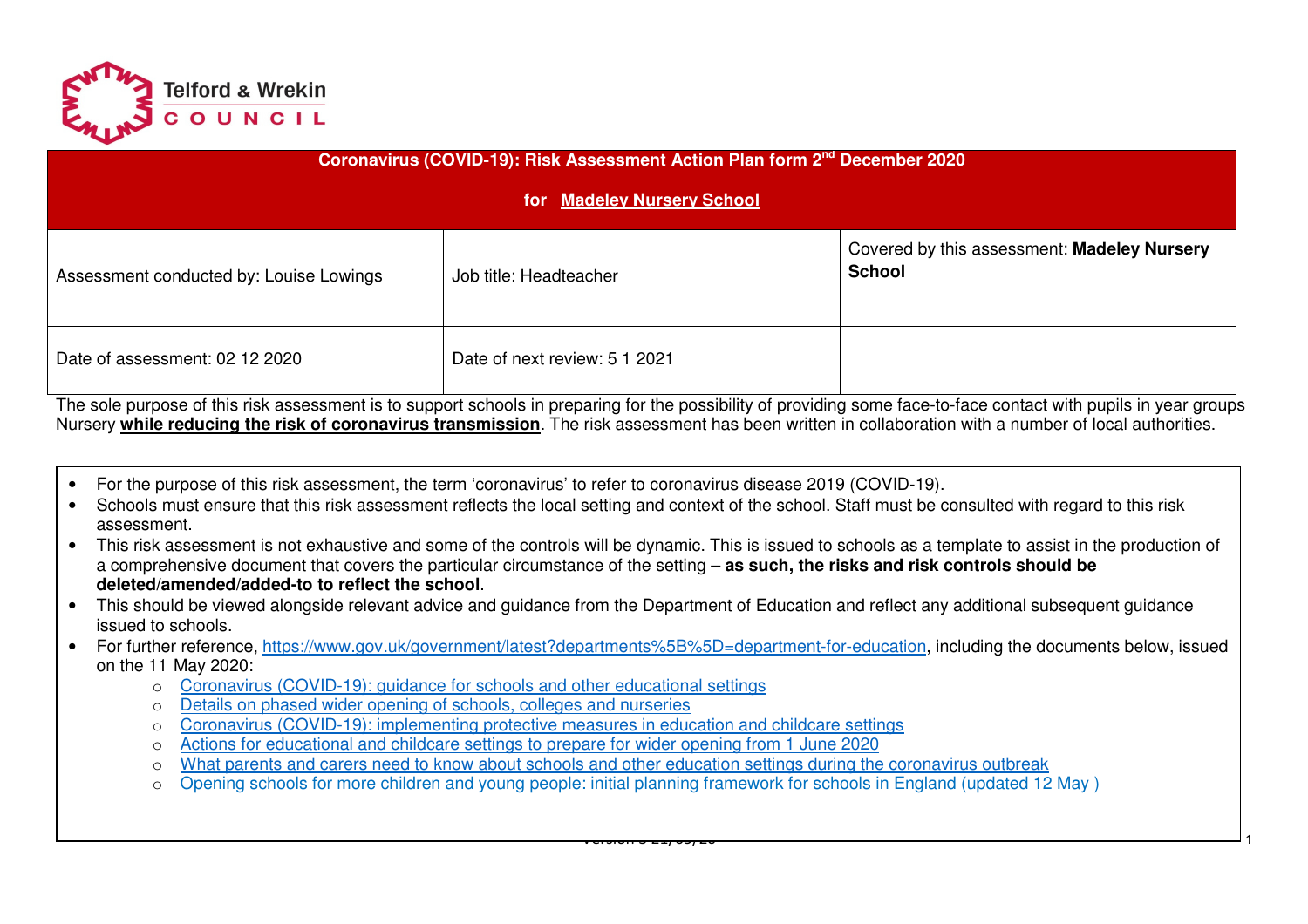| Key:                                                                            |                     |                                                                                                                                                                                                                                        |                   |            |                 |                                             |                                |  |
|---------------------------------------------------------------------------------|---------------------|----------------------------------------------------------------------------------------------------------------------------------------------------------------------------------------------------------------------------------------|-------------------|------------|-----------------|---------------------------------------------|--------------------------------|--|
| Level of risk prior to<br>control                                               |                     | Identifies the risk before any steps to reduce the risk have been taken                                                                                                                                                                |                   |            |                 |                                             |                                |  |
| <b>Risk Description:</b>                                                        |                     | Outlines the area of concern. This list is not exhaustive, and schools should add/amend/delete where appropriate e.g. risks for<br>pupils with complex needs.                                                                          |                   |            |                 |                                             |                                |  |
| <b>Risk Controls:</b>                                                           |                     | The measures that will be taken to minimise the risk. These are generic and should be adapted for the school context. Add see<br>school specific items at the end of this document                                                     |                   |            |                 |                                             |                                |  |
| Impact:                                                                         |                     | Could be L/M/H or numeric, depending on what is used in the school setting.                                                                                                                                                            |                   |            |                 |                                             |                                |  |
| Likelihood:                                                                     |                     | Could be L/M/H or numeric, depending on what is used in the school setting. NB IF IMPACT AND LIKELIHOOD ARE BOTH<br>HIGH, THEN THE ACTIVITY SHOLD BE STOPPED UNTIL ADDITIONAL CONTROL MEASURES ARE PUT IN PLACE.                       |                   |            |                 |                                             |                                |  |
| Responsible person:                                                             |                     | The identified staff member(s) responsible for implementing the risk controls                                                                                                                                                          |                   |            |                 |                                             |                                |  |
| <b>Completion Date:</b>                                                         |                     | The date by which required plans for controls will be in place. To support planning, identify which controls need to be in place<br>before pupils return to the setting. Individual schools can then personalise to their own setting. |                   |            |                 |                                             |                                |  |
| Line Manager Check:                                                             |                     | Sign off to ensure that the risk has been minimised as far as possible.                                                                                                                                                                |                   |            |                 |                                             |                                |  |
| <b>Risk</b>                                                                     | Level               | <b>Risk Controls</b>                                                                                                                                                                                                                   | Level             | Likelihood | Responsible     | <b>Planned</b>                              | Line                           |  |
| <b>Description/Area</b><br>of Concern                                           | of risk<br>prior to |                                                                                                                                                                                                                                        | of risk<br>is now | $\leq$     | person          | completion<br><b>Date</b>                   | <b>Manager</b><br><b>Check</b> |  |
|                                                                                 | control             |                                                                                                                                                                                                                                        | <>                |            |                 |                                             |                                |  |
|                                                                                 | <>                  |                                                                                                                                                                                                                                        |                   |            |                 |                                             |                                |  |
| The school lapses<br>in following<br>national guidelines<br>and advice, putting | H                   | To ensure that all relevant guidance is followed and<br>communicated:<br>The school to keep up-to-date with advice issued by,<br>but not limited to, DfE, NHS, Department of Health                                                    | <u>М</u>          | ╘          | Head<br>teacher | Ongoing<br>updates in<br>response<br>to new |                                |  |
| everyone at risk                                                                |                     | and Social Care, PHE, Telford & Wrekin Council<br>advice and review its risk assessment accordingly                                                                                                                                    |                   |            |                 | information                                 |                                |  |
|                                                                                 |                     | Information on the school website is updated.<br>$\bullet$                                                                                                                                                                             |                   |            |                 |                                             |                                |  |
|                                                                                 |                     | Pupils via their families are updated via social<br>$\bullet$                                                                                                                                                                          |                   |            |                 |                                             |                                |  |
|                                                                                 |                     | media/email/text as necessary.                                                                                                                                                                                                         |                   |            |                 |                                             |                                |  |
|                                                                                 |                     | Any change in information to be shared with Chair of<br>$\bullet$                                                                                                                                                                      |                   |            |                 |                                             |                                |  |
|                                                                                 |                     | Governors, consulted with employees directly, or                                                                                                                                                                                       |                   |            |                 |                                             |                                |  |
|                                                                                 |                     |                                                                                                                                                                                                                                        |                   |            |                 |                                             |                                |  |
|                                                                                 |                     | through a safety representative that is either elected                                                                                                                                                                                 |                   |            |                 |                                             |                                |  |
|                                                                                 |                     | by the workforce or appointed by trade union and<br>passed on to parents and staff by email                                                                                                                                            |                   |            |                 |                                             |                                |  |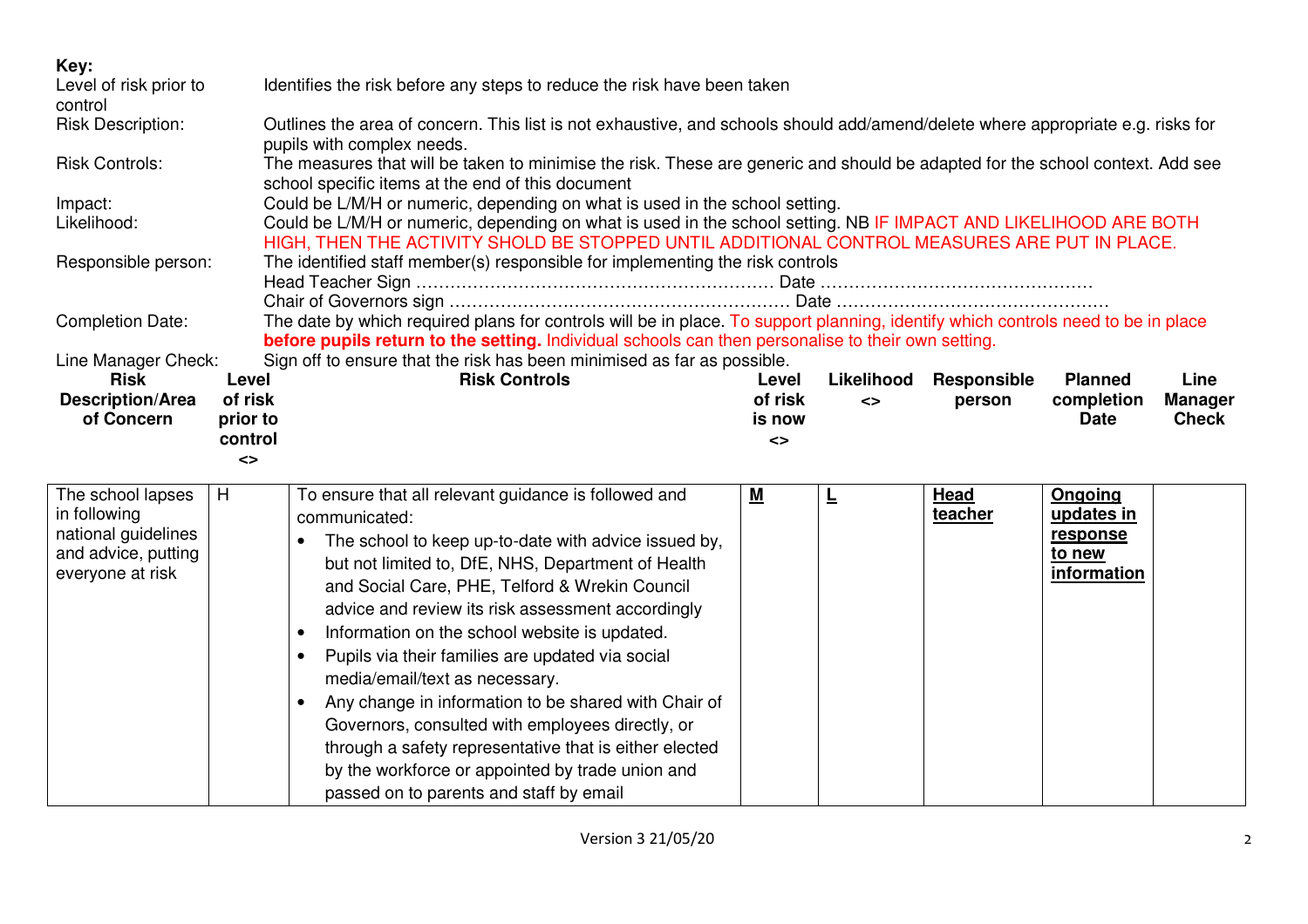| Poor<br>communication<br>with parents and<br>other stakeholders | н | As a result, the school has the most recent information<br>from the government, and this is distributed throughout<br>the school community.<br>All staff/children via their parents / carers aware of<br>current actions and requirements and reminded<br>frequently using school communication systems<br>Head teacher to share risk assessment with all staff<br>Parents notified of risk assessment plan and shared<br>with parents via website.                                                                                                                                                                                                                                                                                                                                              | Ē            | ╘ |  |  |
|-----------------------------------------------------------------|---|--------------------------------------------------------------------------------------------------------------------------------------------------------------------------------------------------------------------------------------------------------------------------------------------------------------------------------------------------------------------------------------------------------------------------------------------------------------------------------------------------------------------------------------------------------------------------------------------------------------------------------------------------------------------------------------------------------------------------------------------------------------------------------------------------|--------------|---|--|--|
|                                                                 |   | As a result, all children /their families and all staff working<br>with children are adhering to current advice.                                                                                                                                                                                                                                                                                                                                                                                                                                                                                                                                                                                                                                                                                 |              |   |  |  |
| Lack of awareness<br>of policies and<br>procedures              | H | School leaders will ensure that all<br>$\bullet$<br>policies impacted on by coronavirus controls are<br>updated<br>All staff, pupils and volunteers will make<br>themselves aware of all relevant policies and<br>procedures including, but not limited to, the following:<br><b>Health and Safety Policy</b><br>≻<br><b>Infection Control Policy</b><br><b>First Aid Policy</b><br>Intimate care policy<br>Behaviour policy<br><b>Business Continuity/Resilience</b><br>All staff have regard to all relevant<br>guidance and legislation including, but not limited to,<br>the following:<br>The Reporting of Injuries, Diseases and<br>➤<br>Dangerous Occurrences Regulations (RIDDOR) 2013<br>The Health Protection (Notification)<br>Regulations 2010<br>Public Health England (PHE) (2017) | $\mathbf{L}$ | L |  |  |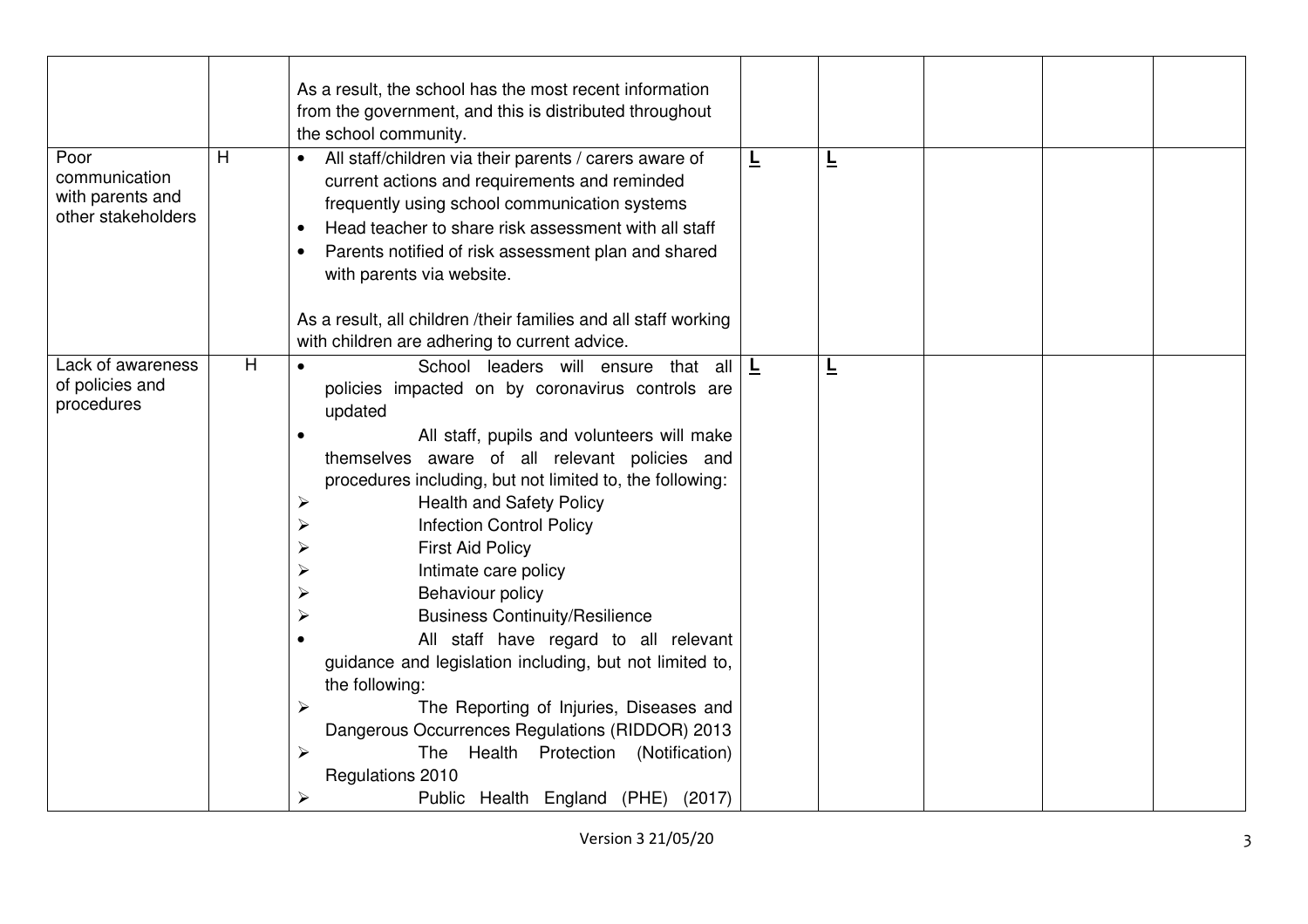|                          |   | 'Health protection in schools and other childcare<br>facilities'      |   |   |  |  |
|--------------------------|---|-----------------------------------------------------------------------|---|---|--|--|
|                          |   | 'COVID-19:<br>$\blacktriangleright$<br><b>DfE</b><br>and PHE (2020)   |   |   |  |  |
|                          |   | guidance for educational settings'                                    |   |   |  |  |
|                          |   | The relevant staff receive any necessary<br>$\bullet$                 |   |   |  |  |
|                          |   | training that helps minimise the spread of infection,                 |   |   |  |  |
|                          |   | e.g. infection control training.                                      |   |   |  |  |
|                          |   | A comprehensive and current list of key<br>$\bullet$                  |   |   |  |  |
|                          |   | staff members available each day                                      |   |   |  |  |
|                          |   | Staff are made aware of the school's                                  |   |   |  |  |
|                          |   | infection control procedures in relation to coronavirus               |   |   |  |  |
|                          |   | via email / electronic communication                                  |   |   |  |  |
|                          |   | Parents are made aware of the school's<br>$\bullet$                   |   |   |  |  |
|                          |   | infection control procedures in relation to coronavirus               |   |   |  |  |
|                          |   | via letter/social media/posters at entrance to school -               |   |   |  |  |
|                          |   | they are informed that they must contact the school                   |   |   |  |  |
|                          |   | as soon as possible if they believe their child has                   |   |   |  |  |
|                          |   | been exposed to coronavirus                                           |   |   |  |  |
|                          |   | Families are made aware of the school's                               |   |   |  |  |
|                          |   | infection control procedures in relation to coronavirus               |   |   |  |  |
|                          |   | via a coordinated programme of delivery from staff on                 |   |   |  |  |
|                          |   | the morning of the 1 June 2020. Children and their                    |   |   |  |  |
|                          |   | parents / carers are informed that they must tell a                   |   |   |  |  |
|                          |   | member of staff if they begin to feel unwell                          |   |   |  |  |
|                          |   | Daily electronic briefing issued to staff.                            |   |   |  |  |
|                          |   |                                                                       |   |   |  |  |
|                          |   | As a result, all staff and pupils are aware of the policies           |   |   |  |  |
|                          |   | and procedures in place to keep themselves safe in                    |   |   |  |  |
|                          |   | school.                                                               |   |   |  |  |
| High risk<br>individuals | Η | Risk assessment to be completed for                                   | L | 느 |  |  |
|                          |   | staff in high risk category exposure to Coronavirus<br>$(COVID - 19)$ |   |   |  |  |
| Vulnerable staff         | Η | children, young people and staff who $\mathbf{L}$<br>$\bullet$        |   | 느 |  |  |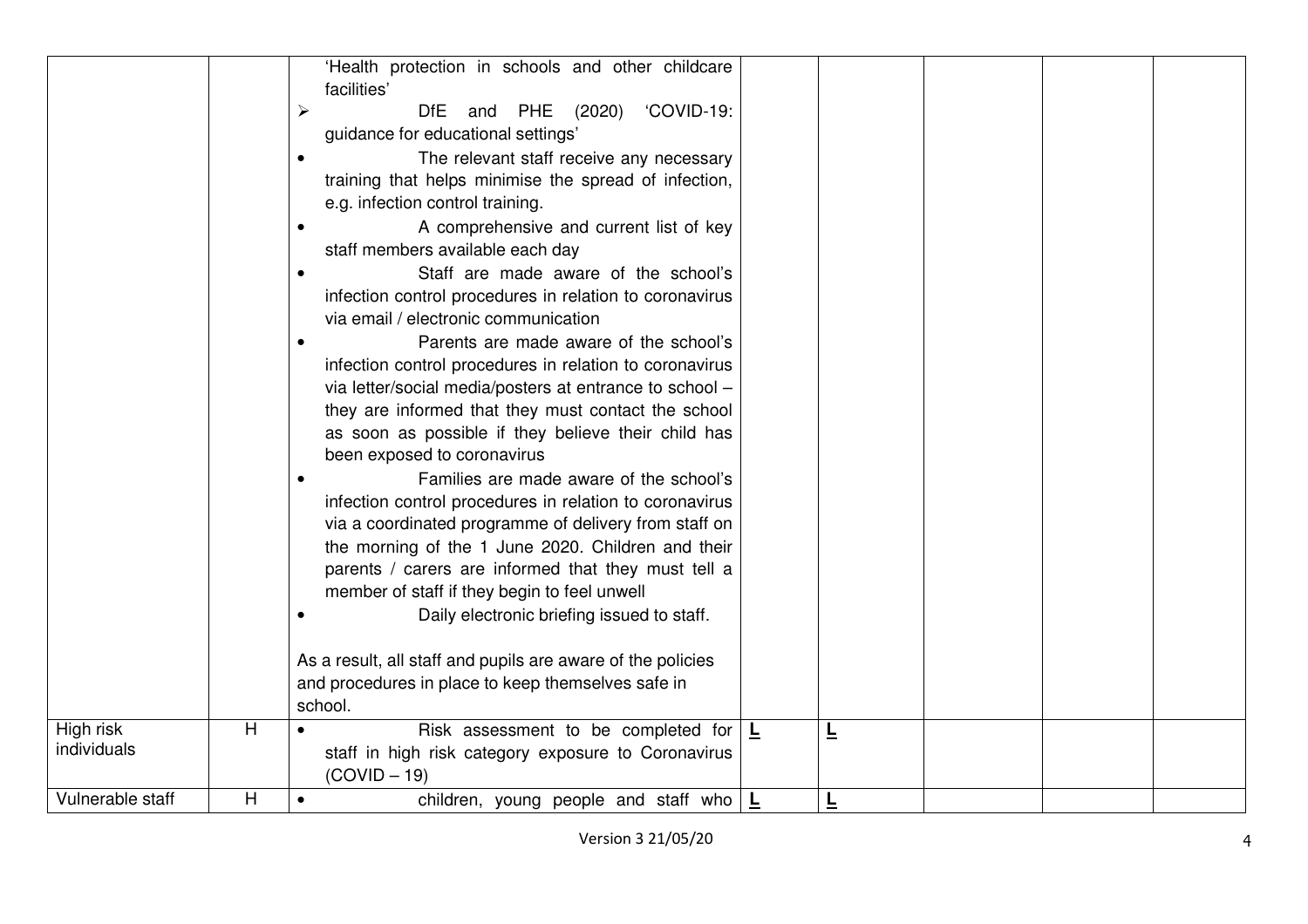| and pupils | have been classed as clinically extremely vulnerable                                                    |
|------------|---------------------------------------------------------------------------------------------------------|
|            | due to pre-existing medical conditions have been                                                        |
|            | advised to shield. We do not expect people in this                                                      |
|            | category to be attending school, and they should                                                        |
|            | continue to be supported to learn or work at home as                                                    |
|            | much as possible. Clinically vulnerable (but not                                                        |
|            | clinically extremely vulnerable) people are those                                                       |
|            | considered to be at a higher risk of severe illness                                                     |
|            | from coronavirus.                                                                                       |
|            | a child or a member of staff who lives<br>$\bullet$                                                     |
|            |                                                                                                         |
|            | with someone who is clinically vulnerable (but not                                                      |
|            | clinically extremely vulnerable), including those who                                                   |
|            | are pregnant, can attend their education or childcare                                                   |
|            | setting                                                                                                 |
|            | if a child/young person or staff member lives in a                                                      |
|            | household with someone who is extremely clinically                                                      |
|            | vulnerable, as set out in the guidance on shielding, it                                                 |
|            | is advised they only attend an education or childcare                                                   |
|            | setting if stringent social distancing can be adhered to                                                |
|            | and, in the case of children, if they are able to<br>understand and follow those instructions. This may |
|            | not be possible for very young children and older                                                       |
|            | children without the capacity to adhere to the                                                          |
|            | instructions on social distancing. If stringent social                                                  |
|            | distancing cannot be adhered to, we do not expect                                                       |
|            | those individuals to attend. They should be supported                                                   |
|            | to learn or work at home. Staff who wish to attend                                                      |
|            | work will discuss safety issues with the headteacher                                                    |
|            | and agree individual risk assessment processes.                                                         |
|            | staff and children or young people should not attend if                                                 |
|            | they have symptoms or are self-isolating due to                                                         |
|            | symptoms in their household                                                                             |
|            | protective measures will be put in place for staff and                                                  |
|            | pupils, as far as is possible, to ensure that the risk of                                               |
|            | transmission is reduced with implementation of                                                          |
|            | dividing the nursery into 3 discrete groups, physically                                                 |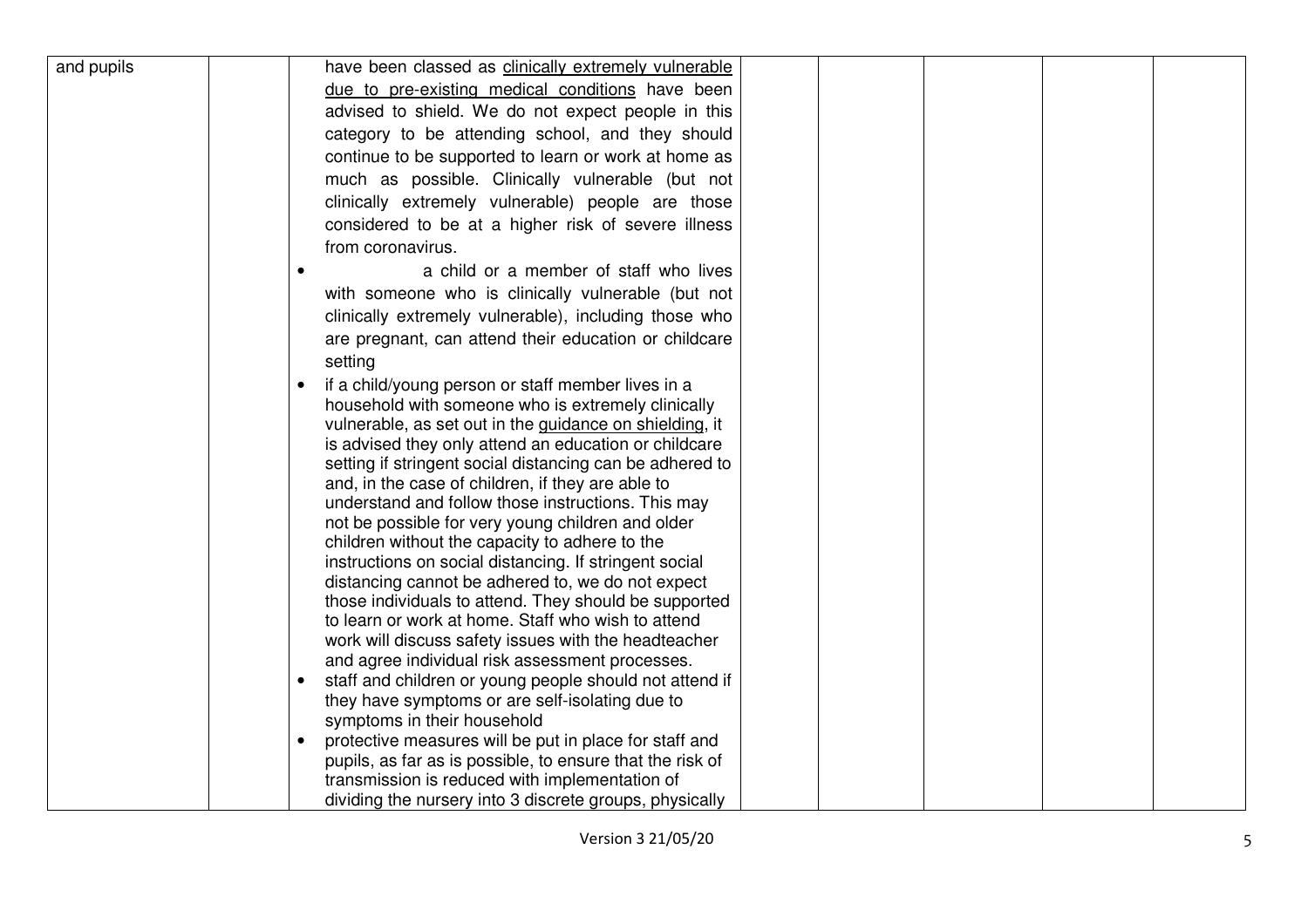|                                                 |             | separated from each other: on entry, indoors and<br>outside in the nursery environments.                                                                                                                                                                                                                                                                                                                                                                                                                                                                                                                                                                                                                                                                                                                                                                                                                                                                                                                                                                                                                                                                                                                                                                                                                                                                                                                             |          |
|-------------------------------------------------|-------------|----------------------------------------------------------------------------------------------------------------------------------------------------------------------------------------------------------------------------------------------------------------------------------------------------------------------------------------------------------------------------------------------------------------------------------------------------------------------------------------------------------------------------------------------------------------------------------------------------------------------------------------------------------------------------------------------------------------------------------------------------------------------------------------------------------------------------------------------------------------------------------------------------------------------------------------------------------------------------------------------------------------------------------------------------------------------------------------------------------------------------------------------------------------------------------------------------------------------------------------------------------------------------------------------------------------------------------------------------------------------------------------------------------------------|----------|
| Poor hygiene<br>practice in school -<br>General | $\bullet$ H | Posters are displayed at the entrance to the school,<br>around school and in every classroom reminding<br>staff, pupils, parents and visitors of the hygiene<br>practice required in school (e.g. washing hands<br>before entering and leaving school)<br>Pupils and staff to wash their hands with soap<br>regularly each hour including before and after snacks<br>and meals for no less than 20 seconds<br>Staff to use the E-Bug material and plan and offer<br>developmentally appropriate learning for the children<br>Staff to provide regular hand wash demonstrations<br>Educators to reiterate key messages in class-time<br>(when directed) to pupils to:<br>Cover coughs and sneezes with a tissue,<br>To throw all tissues in a bin<br>To avoid touching eyes, nose and mouth with<br>unwashed hands.<br>Additional alcohol-based sanitiser (that contains no<br>less than 60 percent alcohol) and tissues to be<br>provided in every space / location for staff, pupils<br>(and visitors once the arrangements in school allow<br>for this)<br>Infection control procedures are adhered to as far as<br>possible in accordance with the DfE and PHE's<br>guidance<br>Sufficient amounts of soap (or hand sanitiser where<br>applicable), clean water, paper towels and waste<br>disposal bins are supplied in all toilets and kitchen<br>areas<br>Hand washing facilities are supervised by staff when | Ē<br>▕▕▙ |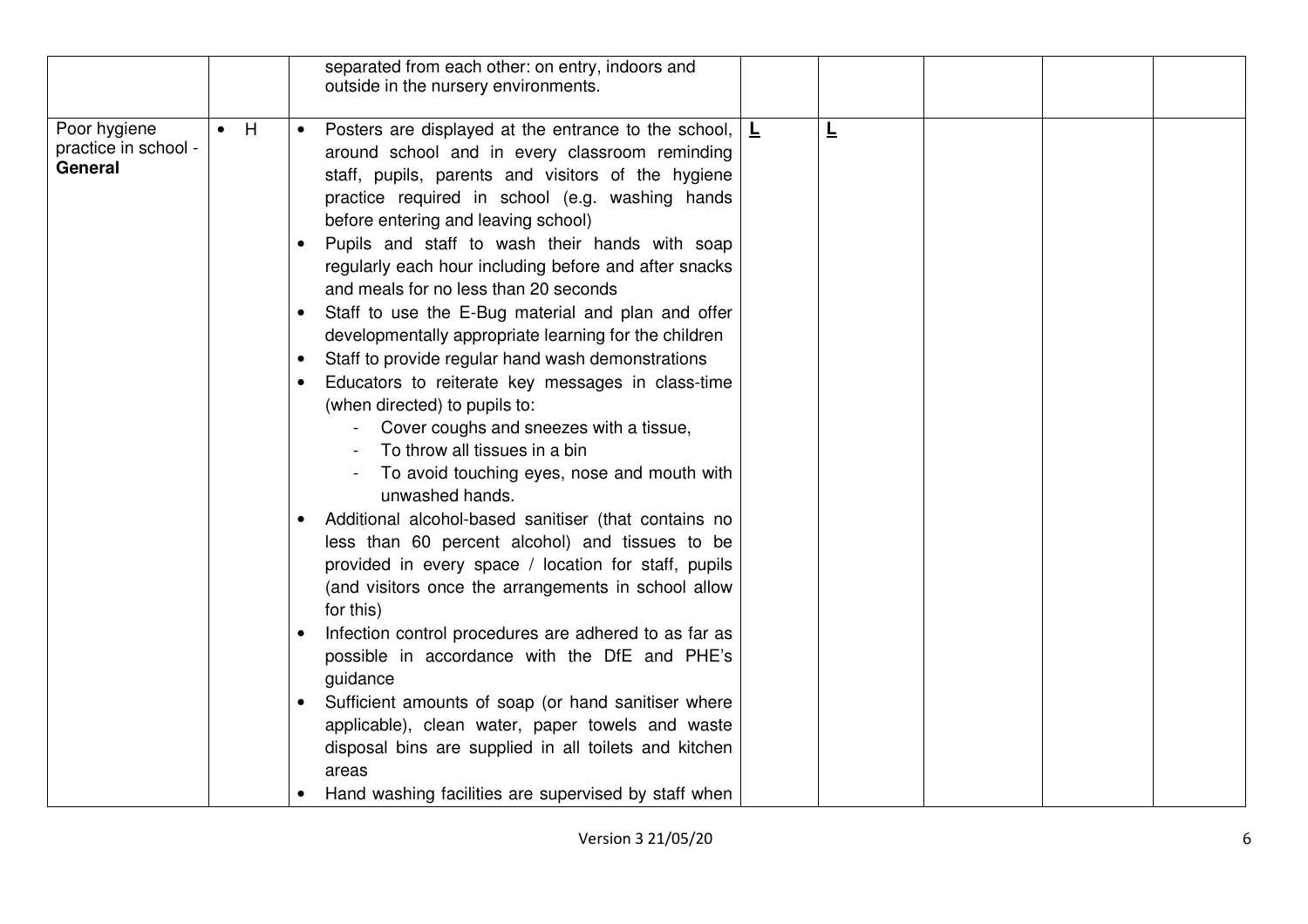|                                                             |    | children are washing their<br>hands to<br>avoid<br>overcrowding in hand washing areas and ensure<br>children wash their hands in line with the current NHS<br>guidance.<br>Children and staff do not share cutlery, cups or food.<br>Staff to bring in their own cups and utensils<br>All utensils are thoroughly cleaned before and after<br>use<br>Cleaners are supported by the school to carry out<br>additional cleaning. Door handles, doors and toilets<br>are cleaned during the twice day and paper/hand<br>towels are refilled regularly as required, staff check<br>regularly<br>Follow T&W cleaning in school guidance<br>As a result, all pupils and staff are adhering to high<br>standards of hygiene to minimise risk of transmission.                                      |   |  |  |
|-------------------------------------------------------------|----|---------------------------------------------------------------------------------------------------------------------------------------------------------------------------------------------------------------------------------------------------------------------------------------------------------------------------------------------------------------------------------------------------------------------------------------------------------------------------------------------------------------------------------------------------------------------------------------------------------------------------------------------------------------------------------------------------------------------------------------------------------------------------------------------|---|--|--|
| Poor hygiene<br>practice - specific<br>– school<br>entrance | H. | Clear signage in place regarding social distancing at $\vert \underline{\mathsf{L}}\vert$<br>$\bullet$<br>the school entrances<br>Social distancing to be used by admin staff when<br>dealing with parents/visitors/contractors to the school<br>from the staff office, visitors to school only by prior<br>arrangement unless in an emergency.<br>Areas touched to be wiped down<br>Discourage parents from entering the school building<br>Reduce the amount of people accessing admin /<br>reception area at any one time, only one member of<br>staff to go into the admin office at one time, hands<br>washed before and after entering.<br>Rearrange/remove furniture in reception area to<br>facilitate social distancing.<br>Provide alcohol-based sanitiser (that contains no less | ╚ |  |  |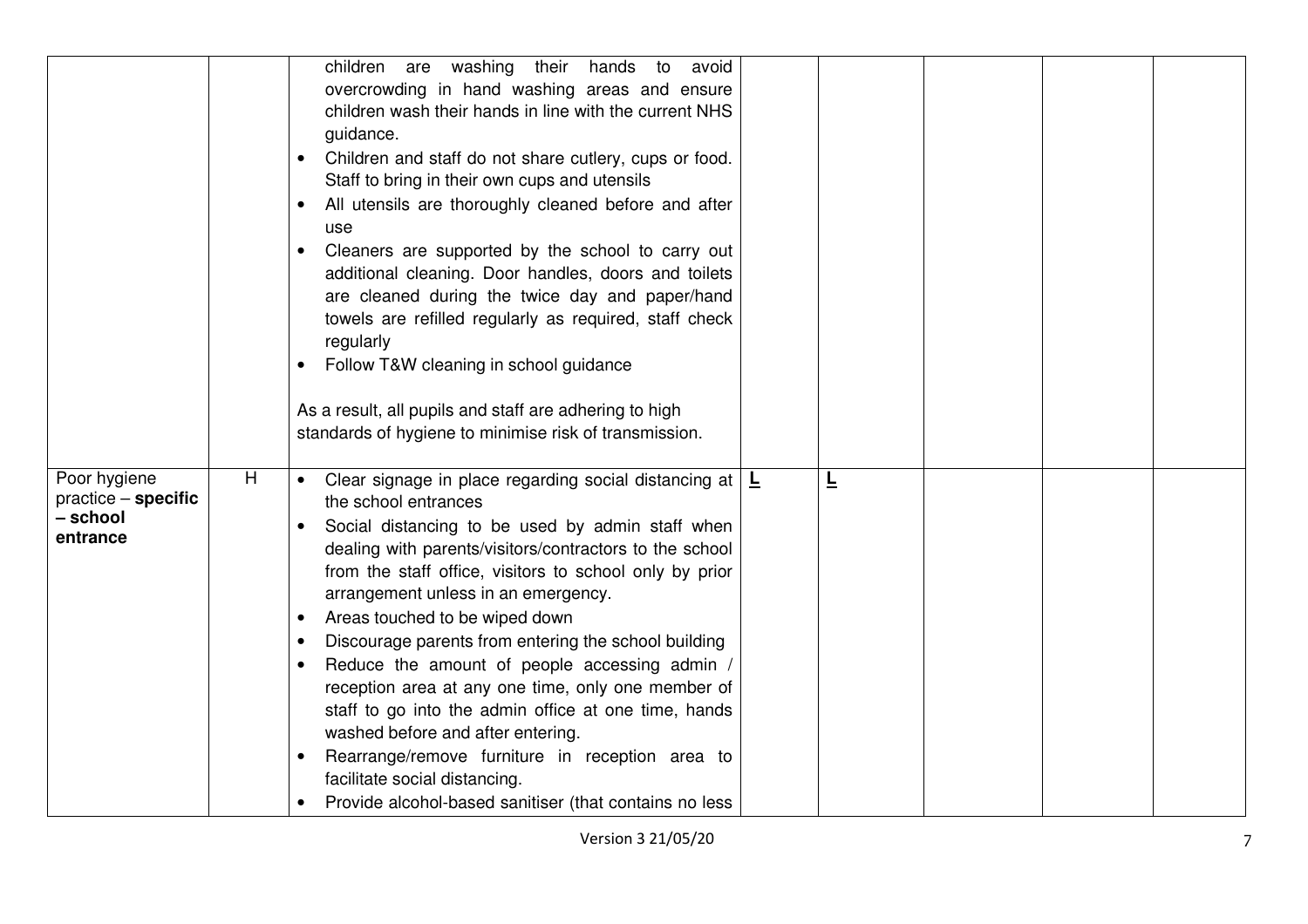|                                                                                                                      |   | than 60 percent alcohol) at the school reception area                                                                                                                                                                                                                                                                                                                                                                                                                                                                                                                                                   |   |   |  |  |
|----------------------------------------------------------------------------------------------------------------------|---|---------------------------------------------------------------------------------------------------------------------------------------------------------------------------------------------------------------------------------------------------------------------------------------------------------------------------------------------------------------------------------------------------------------------------------------------------------------------------------------------------------------------------------------------------------------------------------------------------------|---|---|--|--|
|                                                                                                                      |   | Assess the schools ability to follow T&W cleaning in<br>$\bullet$<br>school guidance, if unable to complete notify the<br><b>Local Authority</b>                                                                                                                                                                                                                                                                                                                                                                                                                                                        |   |   |  |  |
|                                                                                                                      |   | As a result, admin / reception staff are protected.                                                                                                                                                                                                                                                                                                                                                                                                                                                                                                                                                     |   |   |  |  |
| Poor hygiene<br>$practive - specific$<br>- office spaces.                                                            | H | Start and end times for administrative staff are L<br>staggered to support social distancing<br>Ensure distancing is maintained between desks<br>$\bullet$<br>Tissues/hand sanitiser to be available in office<br>locations<br>Staff to wash hands on arrival at school<br>Each individual is responsible for wiping down their<br>own work area before and after use.<br>Each individual responsible for wiping down<br>equipment such as printers<br>Assess the schools ability to follow T&W cleaning in<br>$\bullet$<br>school guidance, if unable to complete notify the<br><b>Local Authority</b> |   | ╘ |  |  |
|                                                                                                                      |   | As a result, office practice in office spaces limits the risk<br>of the spread of any infection.                                                                                                                                                                                                                                                                                                                                                                                                                                                                                                        |   |   |  |  |
| Poor hygiene<br>$practive - specific$<br>- spread of<br>potential<br>infection at the<br>start of the<br>school day. | H | In line with government advice:<br>Issue information to children, parents, carers and<br>visitors not to enter the school if they display any<br>symptoms of coronavirus<br>Issue information to parents about arrival and<br>departure procedures, including safe drop-off and<br>pick-up<br>Inform each family of their allocated times for the<br>➤<br>beginning and end of their school day by telephone                                                                                                                                                                                            | ╘ | 트 |  |  |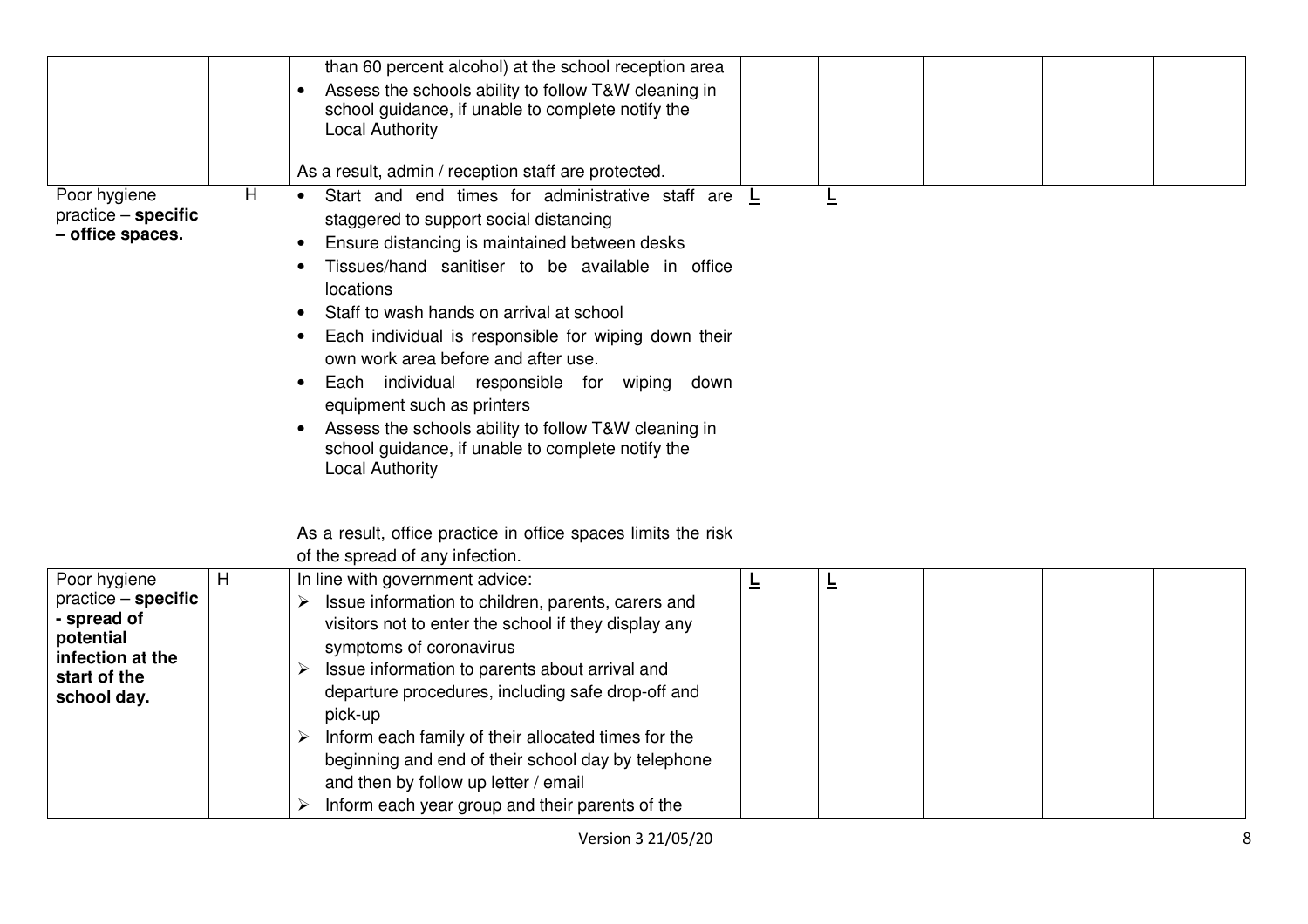|                                                                         |   | allocated entrance and exit points to school and<br>where they should go on arrival by telephone, by<br>social media / online information including posts and<br>video<br>Pupils to be supervised in accessing hand-washing<br>facilities within their separate group areas on arrival,<br>$\triangleright$ All staff to wash hands on arrival in school<br>Make it clear to parents and children that they cannot<br>congregate at the front of school prior to the start of<br>the school day, social distancing marks on floor at the<br>3 entrances<br>Make parents and pupils aware of government<br>➤<br>recommendations with regard to transport. Inform<br>parents and pupils of restrictions and plans relating to<br>school transport<br>Issue information to pupils in relation to restrictions<br>on their movement around the site<br>Sufficient supplies of hand-washing supplies should<br>➤<br>be provided to accommodate this procedure at the<br>start of the day.<br>Assess the schools ability to follow T&W cleaning in<br>school guidance, if unable to complete notify the<br><b>Local Authority</b> |   |   |  |  |
|-------------------------------------------------------------------------|---|-----------------------------------------------------------------------------------------------------------------------------------------------------------------------------------------------------------------------------------------------------------------------------------------------------------------------------------------------------------------------------------------------------------------------------------------------------------------------------------------------------------------------------------------------------------------------------------------------------------------------------------------------------------------------------------------------------------------------------------------------------------------------------------------------------------------------------------------------------------------------------------------------------------------------------------------------------------------------------------------------------------------------------------------------------------------------------------------------------------------------------|---|---|--|--|
|                                                                         |   | As a result, the risk of infection is reduced as pupils and<br>staff arrive at school.                                                                                                                                                                                                                                                                                                                                                                                                                                                                                                                                                                                                                                                                                                                                                                                                                                                                                                                                                                                                                                      |   |   |  |  |
| Poor hygiene<br>practice - specific<br>- toilet/changing<br>facilities. | H | Staff to wear additional PPE when supporting pupils<br>➤<br>with toileting training - mask, gloves, apron (see<br>PPE guidance for schools)<br>All changing surfaces to be cleaned before and after<br>each use<br>Nappies/soiled items to be disposed of in yellow bags<br>Staff to follow specific intimate care procedures staff<br>➤                                                                                                                                                                                                                                                                                                                                                                                                                                                                                                                                                                                                                                                                                                                                                                                    | 느 | ╘ |  |  |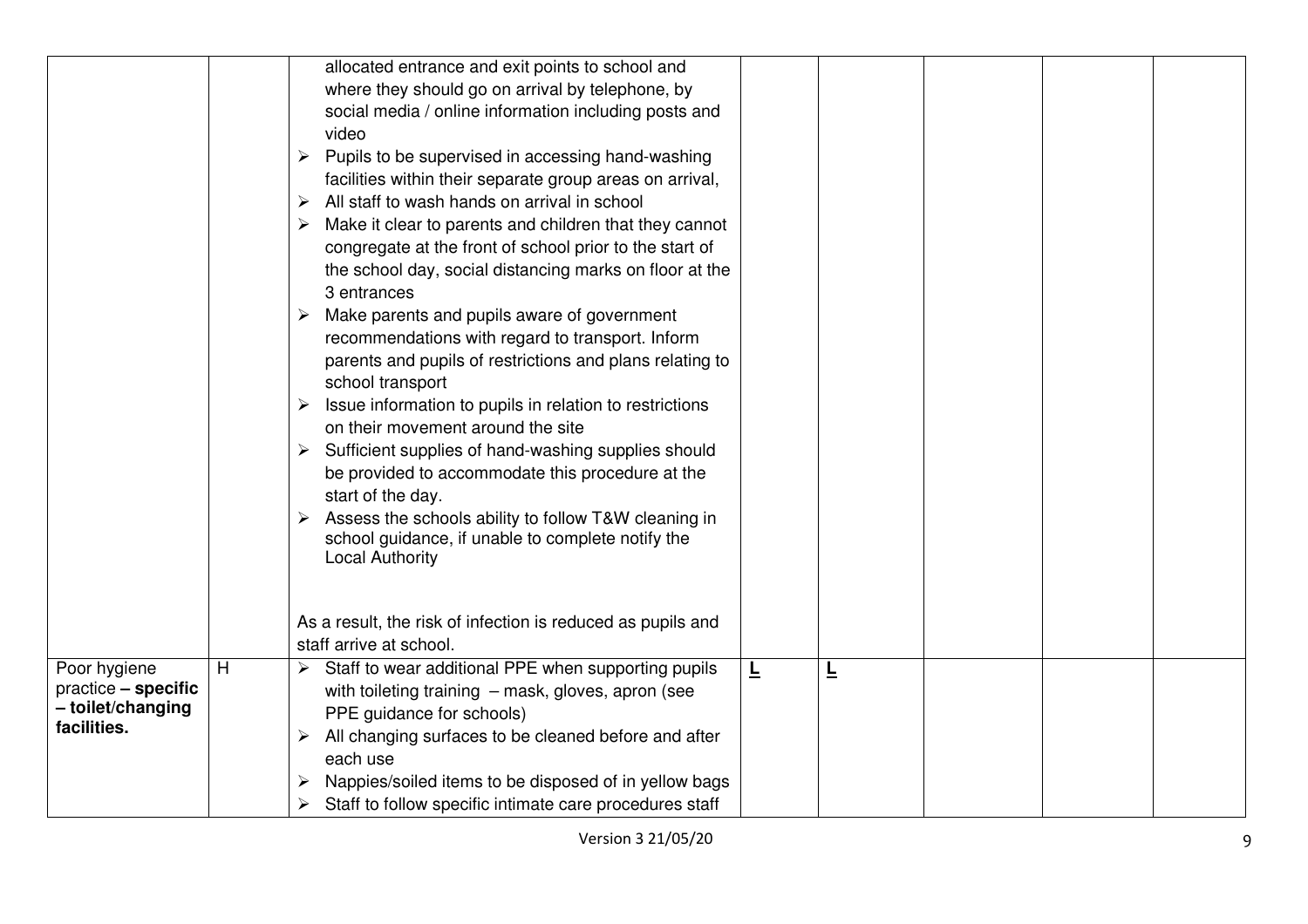|                                                                      |   | wear disposable apron, and gloves with a plastic<br>visor. Blue roll paper put down onto surface of<br>changing mat. The changing area sprayed and wiped<br>down with blue roll paper towel before and after us,<br>all waste (apron, gloves), blue roll etc double bagged<br>and put into yellow bin. If children's clothes are soiled<br>they will be double bagged and sent home. Staff and<br>children wash their hands before and after this<br>process.<br>Any soiled clothes are put into a plastic bag (double<br>≻<br>bagged) and sent home.<br>Monitor numbers of children using the toilets to<br>≻<br>ensure appropriate use including proper hand<br>washing<br>Provide paper towels instead of blow dryers (less risk<br>of aerosol)<br>Prop doors open where possible to reduce hand<br>➤<br>contact surfaces<br>Assess the schools ability to follow T&W cleaning in<br>➤<br>school guidance, if unable to complete notify the<br><b>Local Authority</b><br>As a result, safe practices are followed and the risk of<br>infection is reduced for staff and pupils. |   |   |  |  |
|----------------------------------------------------------------------|---|------------------------------------------------------------------------------------------------------------------------------------------------------------------------------------------------------------------------------------------------------------------------------------------------------------------------------------------------------------------------------------------------------------------------------------------------------------------------------------------------------------------------------------------------------------------------------------------------------------------------------------------------------------------------------------------------------------------------------------------------------------------------------------------------------------------------------------------------------------------------------------------------------------------------------------------------------------------------------------------------------------------------------------------------------------------------------------|---|---|--|--|
| Poor hygiene<br>$practive - specific$<br>- end of the<br>school day. | H | Issue information to parents about departure<br>➤<br>procedures, including safe pick-up<br>Inform pupils and parents of their allocated times for<br>➤<br>the end of their school day negotiated by telephone<br>and followed up with a confirmation email / letter.<br>Inform pupils and their parents of the allocated exit<br>➤<br>points and pick up points negotiated by telephone<br>and followed up with a confirmation email / letter.<br>Parents and staff to wear face masks or guards when                                                                                                                                                                                                                                                                                                                                                                                                                                                                                                                                                                              | ╘ | ╘ |  |  |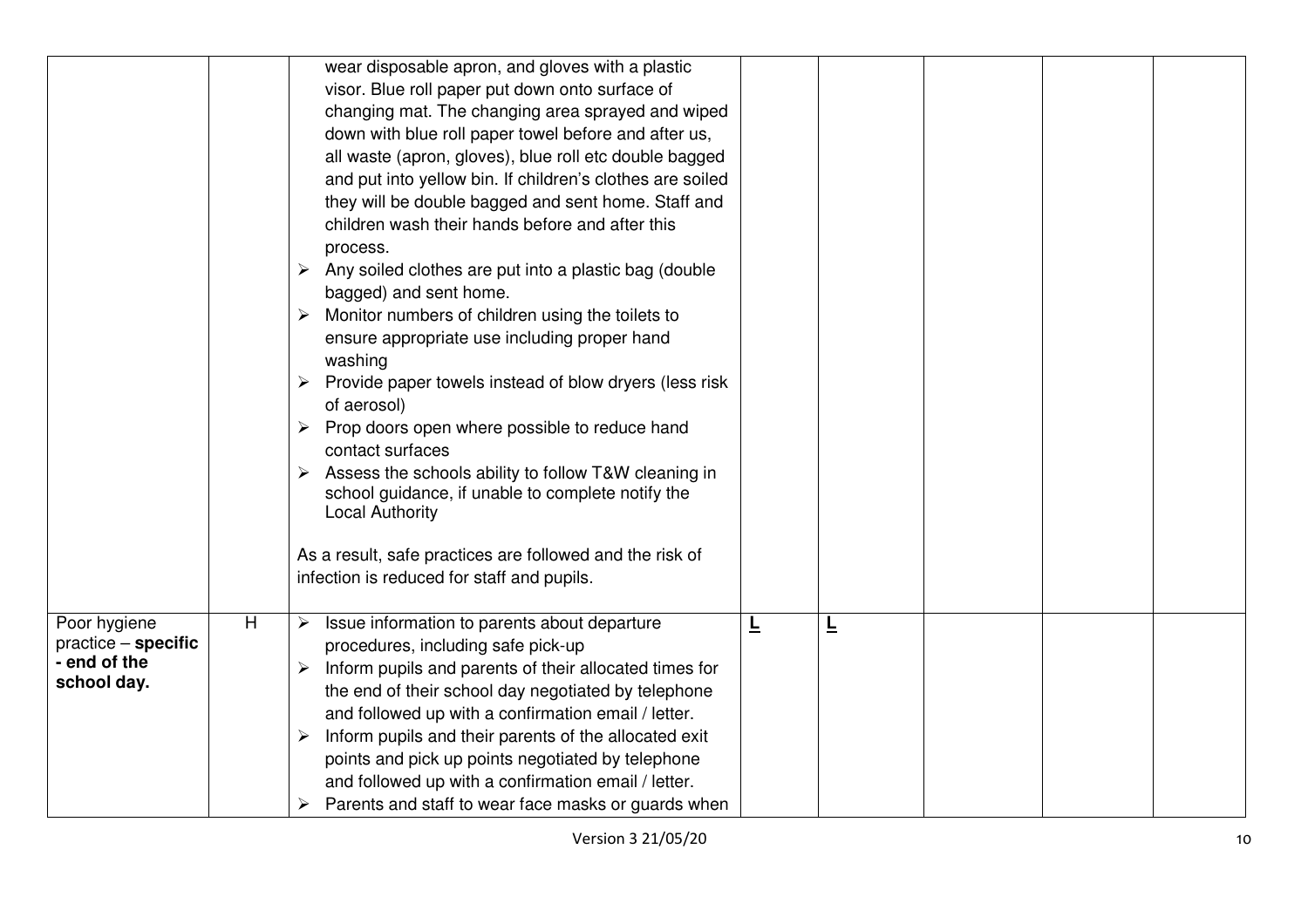|                       |   | bringing and collecting children to and from school.              |           |   |  |    |
|-----------------------|---|-------------------------------------------------------------------|-----------|---|--|----|
|                       |   | Make it clear to parents and pupils that they cannot<br>➤         |           |   |  |    |
|                       |   | congregate at the front of school/in the playground               |           |   |  |    |
|                       |   | prior to the end of the school day, time arrival at               |           |   |  |    |
|                       |   | school to be close to the arranged drop off and                   |           |   |  |    |
|                       |   | collection time. If waiting to collect pupils, parents are        |           |   |  |    |
|                       |   | to remain in cars and park safely or stand at a                   |           |   |  |    |
|                       |   | minimum of 2 metres from other families (siblings to              |           |   |  |    |
|                       |   | be kept alongside their parents to support them in                |           |   |  |    |
|                       |   | maintaining physical distancing                                   |           |   |  |    |
|                       |   | Make parents and pupils aware of government<br>➤                  |           |   |  |    |
|                       |   | recommendations with regard to transport. Inform                  |           |   |  |    |
|                       |   | parents and pupils of restrictions and plans relating to          |           |   |  |    |
|                       |   | school transport and potential road closures.                     |           |   |  |    |
|                       |   | Assess the schools ability to follow T&W cleaning in              |           |   |  |    |
|                       |   | school guidance, if unable to complete notify the                 |           |   |  |    |
|                       |   | <b>Local Authority</b>                                            |           |   |  |    |
|                       |   |                                                                   |           |   |  |    |
|                       |   | As a result, the risk of infection is reduced as pupils and       |           |   |  |    |
|                       |   | staff leave school.                                               |           |   |  |    |
|                       |   |                                                                   |           |   |  |    |
| Ill health in school. | H | $\triangleright$ Staff are informed of the symptoms of possible   | ${\bf M}$ | M |  |    |
|                       |   | coronavirus infection,                                            |           |   |  |    |
|                       |   | $\triangleright$ A high temperature – this means they feel hot to |           |   |  |    |
|                       |   | touch on their chest or back (they do not need to                 |           |   |  |    |
|                       |   | measure their temperature                                         |           |   |  |    |
|                       |   | A new continuous dry cough - this means                           |           |   |  |    |
|                       |   |                                                                   |           |   |  |    |
|                       |   | coughing a lot for more than an hour, or 3 or more                |           |   |  |    |
|                       |   | coughing episodes in 24 hours (if they usually                    |           |   |  |    |
|                       |   | have a cough, it may be worse than usual)                         |           |   |  |    |
|                       |   | Loss of taste or smell.                                           |           |   |  |    |
|                       |   | From December 2020 these now include                              |           |   |  |    |
|                       |   | Headaches                                                         |           |   |  |    |
|                       |   | Aches and pains                                                   |           |   |  |    |
|                       |   | Version 3 21/05/20                                                |           |   |  | 11 |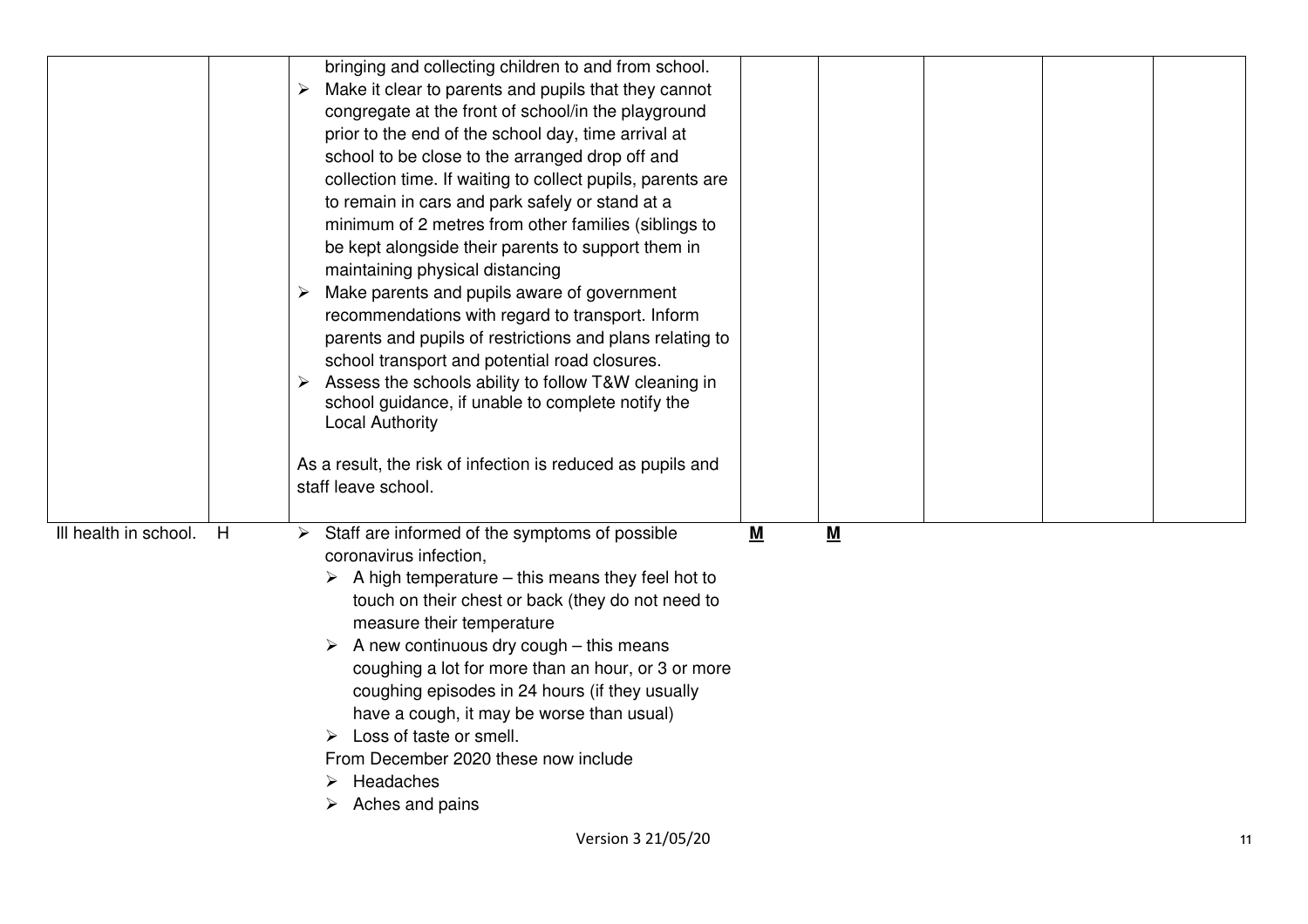- $\triangleright$  Feeling tired for no good reason
- $\triangleright$  Sore throat
- $\triangleright$  Runny nose
- $\triangleright$  Sneezing
- > Tummy ache in children
- $\triangleright$  Appropriate PPE is available in each bubble (nest) and guidance on its location, use and disposal issued to staff in line with government guidance on what to do if a pupil or staff member becomes unwell (see PPE guidance for schools)
- $\triangleright$  All staff are informed of the procedure in school relating a pupil becoming unwell in school, Flow chart displayed in each area (bubble)
- Any pupil who displays signs of being unwell is immediately isolated within their separate group space with a member of staff in full PPE (apron and gloves) and face guard / visor. Parents are contacted by another member of the team, child to be collected immediately
- Any staff member who displays signs of being unwell immediately refers themselves to the head or deputy head teacher and is sent home (See guidance on Dealing with incidents at school)
- Staff ensure that any unwell pupils are moved to an empty room whilst they wait for their parent to collect them. School admin team to contact parents. Parents advised to follow the COVID-19: Guidance for households, including accessing testing
- If a pupil needs to use the bathroom, they should use the bathroom within their area which will be cleaned after use.
- Pupils displaying symptoms of coronavirus do not come in to contact with other pupils and as few staff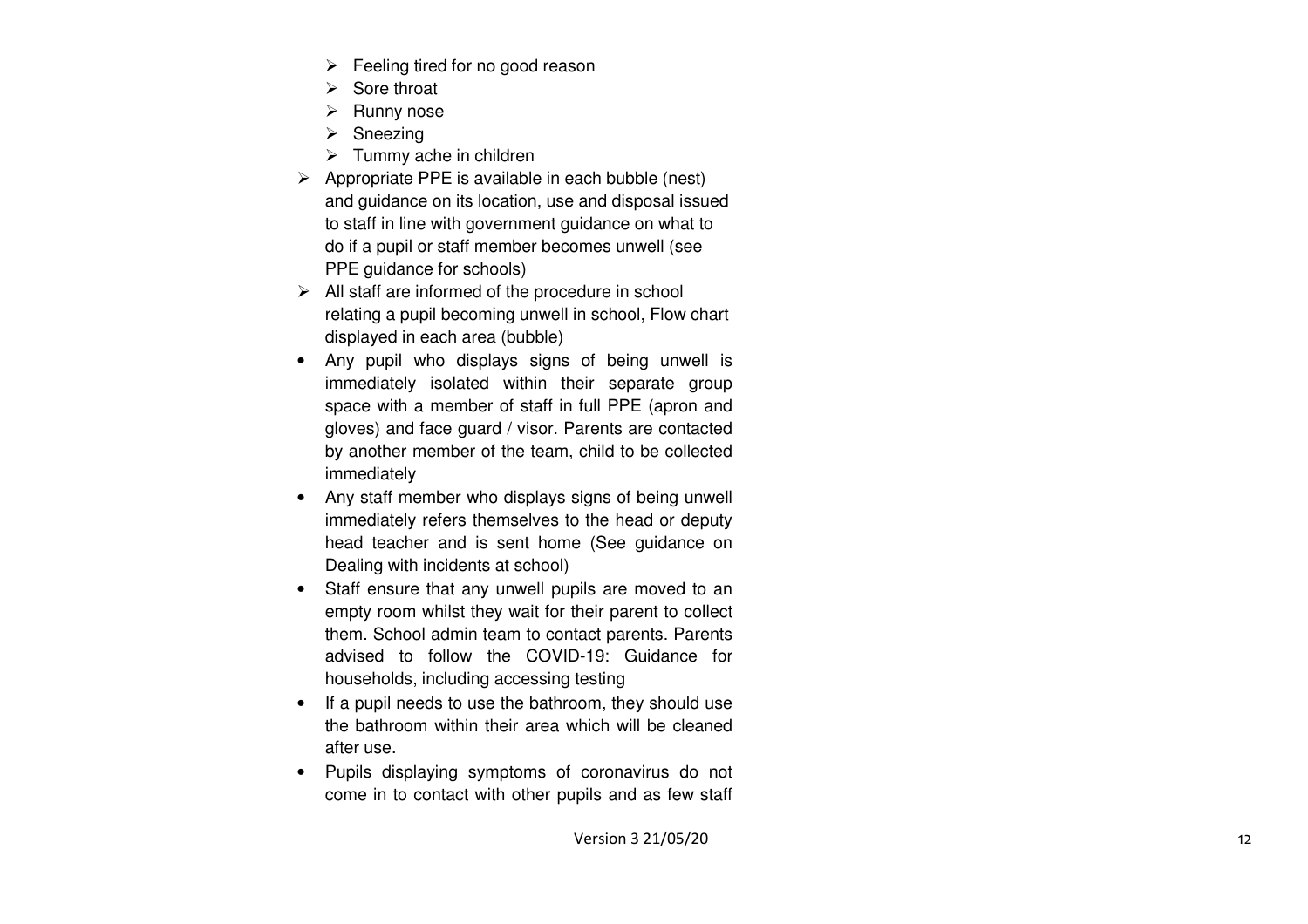as possible, whilst still ensuring the pupil is safe. A facemask /visor should be worn by the supervising adult

- The relevant member of staff calls for emergency assistance immediately if the pupil's symptoms worsen
- Unwell pupils who are waiting to go home are supervised in a separate area in each zone, entrance in the Studio area, the lab in the piazza area and the staff office in the café area. where they can be atleast two metres away from others
- Areas used by unwell pupils who need to go home are identified as out of bounds, thoroughly cleanedand disinfected once vacated.
- Following a suspected case head teachers should follow the guidance in appendix 2
- Assess the schools ability to follow T&W cleaning in school guidance, if unable to complete notify the Local Authority
- Further requirements to ensure that individuals do not have coronavirus from 2<sup>nd</sup> December include:
- If a child has brothers or sisters who are isolating from school the child who attends Madeley Nursery needs to be tested before they return to school or keep them at home until their sibling's isolation is over.
- If any member of the household has tested positivefor COVID then everyone including the child who attends nursery must isolate for the required period before returning to nursery.
- If someone in the household is showing symptoms and is waiting for test results please keep your child at home until a negative result is received.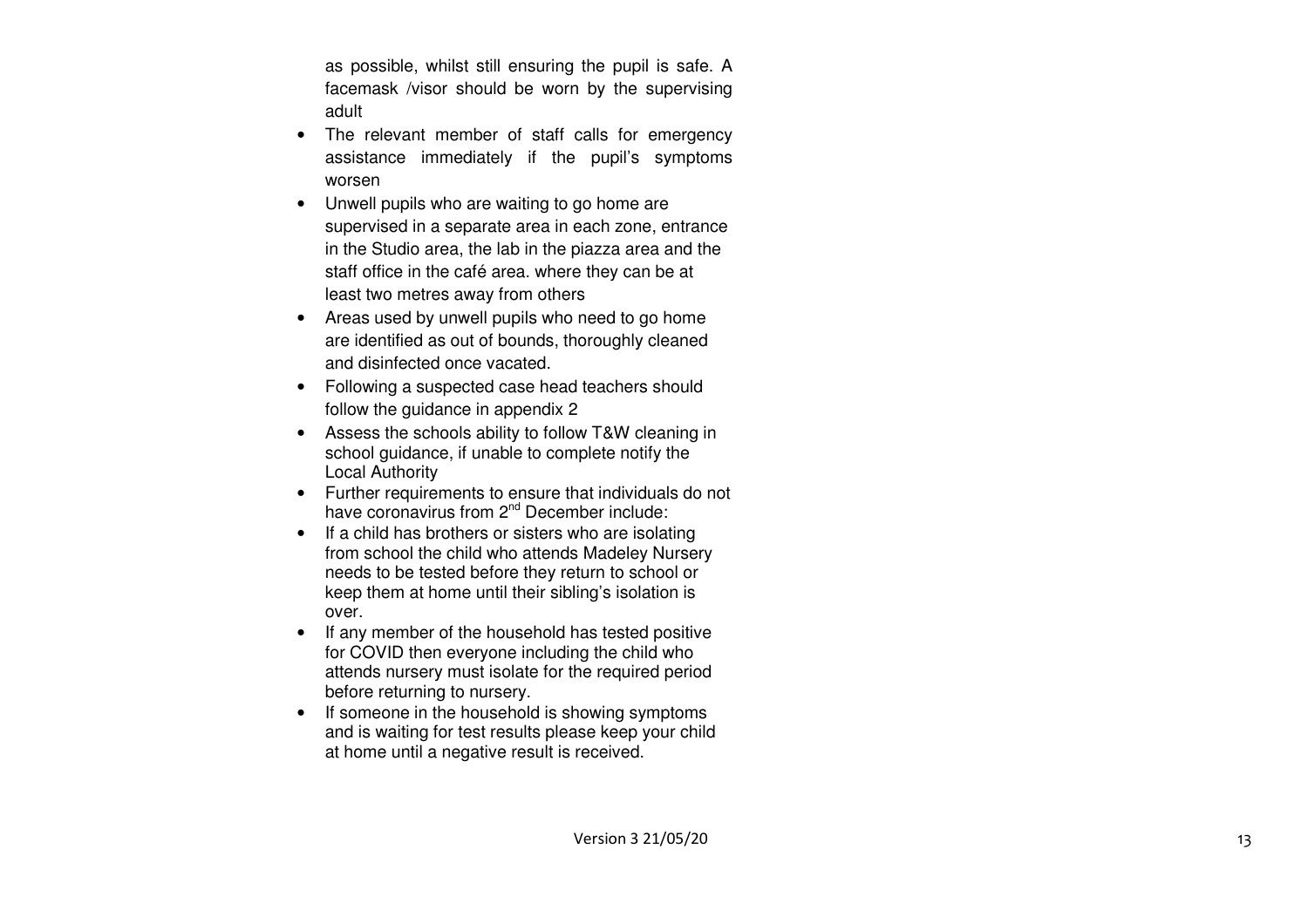As a result, any member of the school community whobecomes unwell, is isolated quickly and appropriateaction is taken to minimise the risk of infection.

- Poor management H of pupil numbers reduces the ability of pupils and staff to practice social distancing between groups in their 'nests' (Bubbles)
- Leaders to identify and communicate clearly to parents and pupils who is to attend and the times they are to attend
- Leaders to calculate capacities of classrooms. Classrooms allocated for provision and arranged so that pupils cannot contact other groups
- Unlike older children and adults, early years and primary age children cannot be expected to remain 2 metres apart from each other and staff. In deciding to bring more children back to early years and schools, we are taking this into account. Schools should therefore work through the hierarchy of measures set out;
	- $\triangleright$  Avoiding contact with anyone with symptoms
	- $\triangleright$  Frequent hand cleaning and good respiratory hygiene practices
	- $\triangleright$  Regular cleaning of settings
	- $\triangleright$  Minimising contact and mixing between bubbles (nests). And amongst adults.

 It is still important to reduce contact between people As much as possible, and we can achieve that and Reduce transmission risk by ensuring children, young Children and staff where possible, only mix in a small, Consistent group and that small group stays away

- From other people and groups (nests).
- Where settings can keep children and young people in those small groups physical distancing should be encouraged, for example, space between chairs at a table or cushions on the floor for group time, outdoor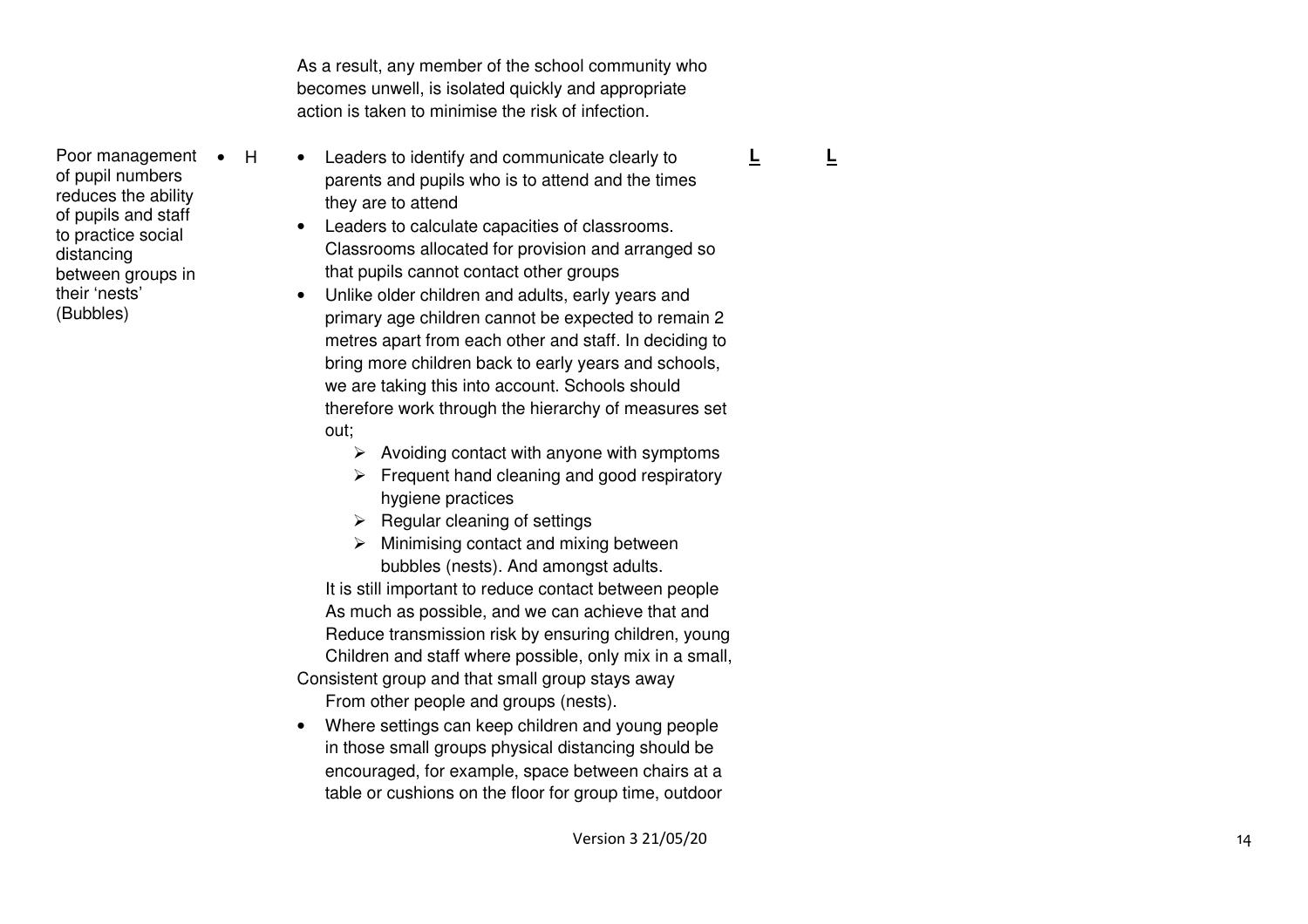learning encouraged

- Timetable reviewed and refreshed decided by staff at online planning and pedagogy meetings each week
- No more than 16 children in a class where space allows,

As a result, staff and pupils are clear about where they should be, the times that they should be there and what they are delivering.

Mental Health and Wellbeing for pupils M • Where children are returning to school we would expect leaders and educators to;  $\triangleright$  consider their pupils' mental health and wellbeing and identify any pupil who may need additional support so they are ready to learn  $\triangleright$  assess where pupils are in their learning, and hence what adjustments to their curriculum may be needed over the coming weeks  $\geq$  identify and plan how best to support the education of high needs groups, including disadvantaged pupils, and SEND and vulnerable pupils  $\triangleright$  support children moving to reception class in September 2020 **L L**A pupil is tested and has a confirmed case of coronavirus. H In line with government advice: • The rest of the 'nest' group should be advised to selfisolate for 14 days and the nest will be closed and a deep clean arranged for this area. • The Head teacher will contact PHE. Then PHE's local protection teams to conduct a rapid investigation and **L L**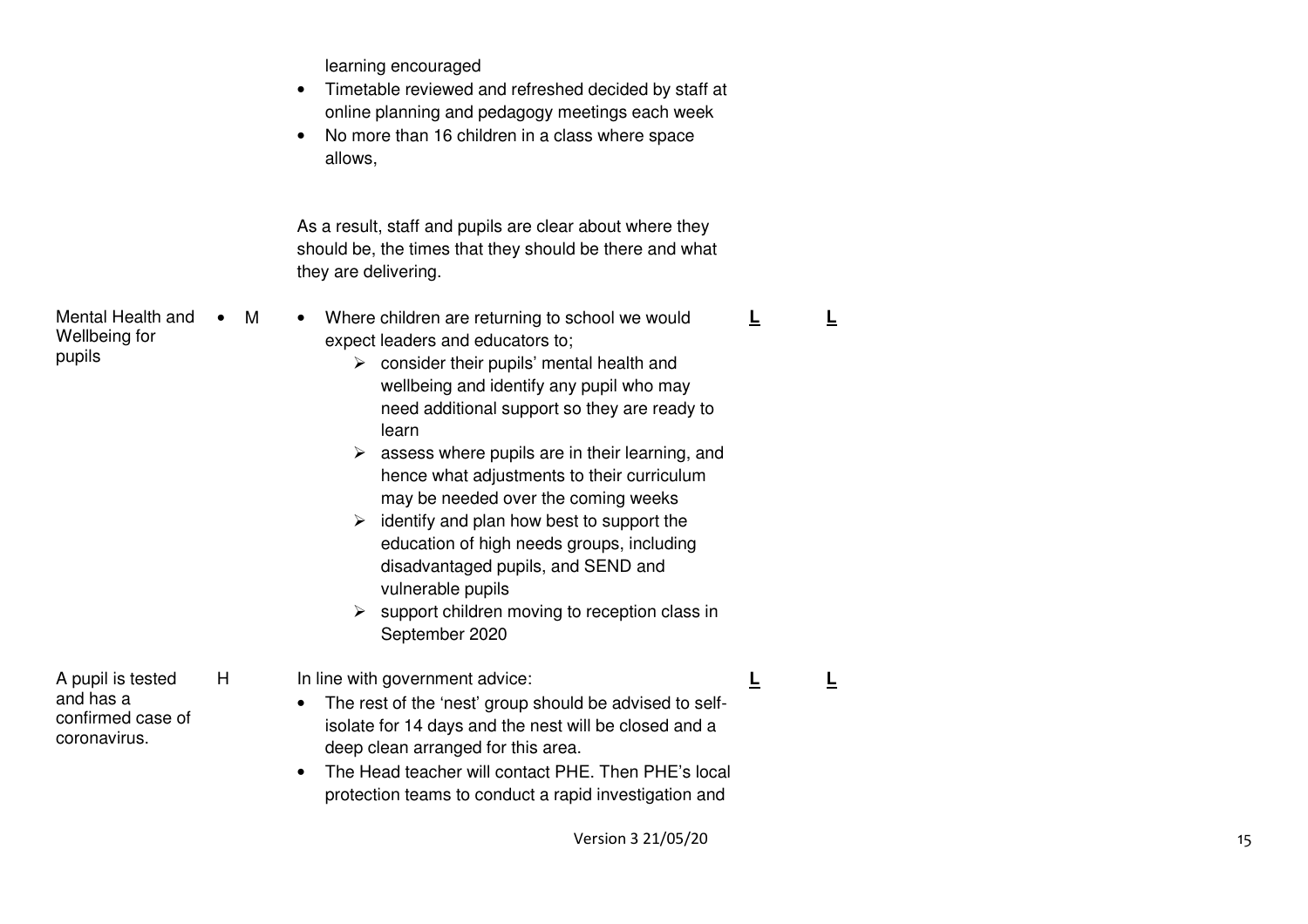will advise school on appropriate action.

Insufficient staff to run face-to-face sessions for pupils.

Spread of infection

classrooms/shared

in

areas.

• See advice in Dealing with Incident procedure

As a result, school leaders taken appropriate action in the event of a confirmed case of coronavirus.

• H • Leaders to ensure that they have a complete list of shielded and vulnerable adults for their school • Protocols for staff to inform leaders if they need to self-isolate are clearly in place • Leaders ensure there is a rota in place for cover or arrangements to close a 'nest' group in the instance that staff have to self-isolate. Further detail of named staff below. **M M**

> As a result, sufficient staff cover in place to provide the face-to-face support sessions for pupils.

- H All unnecessary items to be removed from classrooms and learning environments and stored elsewhere
	- Soft furnishings and items that are hard to clean to restricted for use by individual nests, deep clean when groups rotate nest spaces each fortnight.
	- Class sizes reduced and allocated to a small consistent staff team
	- Tissues and hand sanitiser to be located in each classroom/learning space
	- Bins to be emptied at least twice daily in classrooms (lunchtime by staff and end of day by cleaner).
	- Contact with communal surfaces, such as door handles etc to be minimised. Doors to be kept open
	- Where possible, windows to be opened to provide

**L L**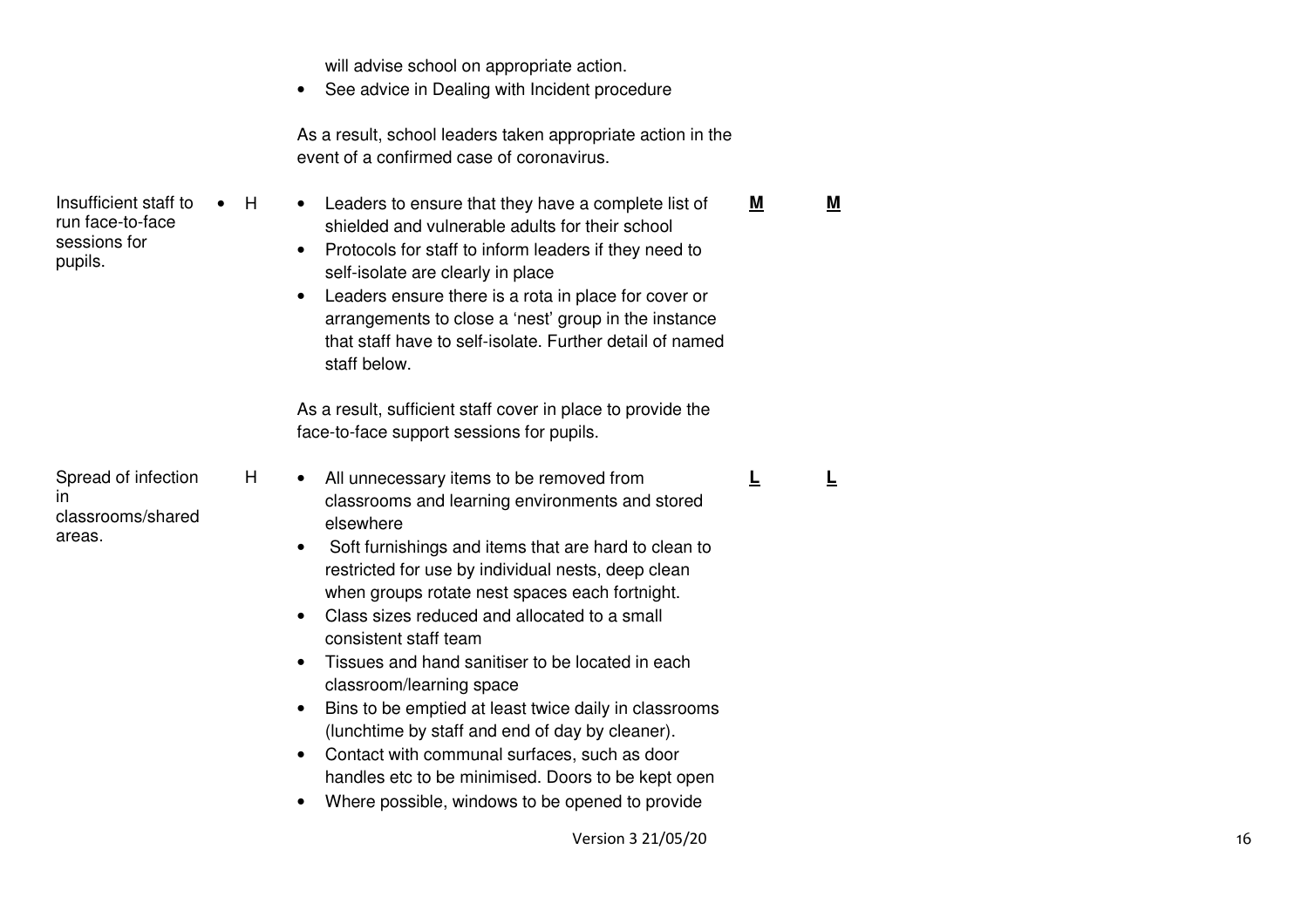ventilation.

- Pupils/staff to clean IT equipment (esp keyboards)with anti-bacterial wipes before and after each use
- Shared telephone handsets to be cleaned with antibacterial wipes before and after each use
- Shared teaching resources to be cleaned prior to and after use daily by staff and a deep clean on the Friday before the group rotation every fortnight
- If any bodily fluids come into contact with classroom equipment, ensure that gloves are worn to remove the piece of equipment before it is thoroughly cleaned
- Guidance issued to staff on the use of the offices and staff toilet areas.
- Hand sanitiser to be in place at photocopiers/shared keyboards/telephones etc
- Staff must wash and dry their own cups, plates andutensils, using disposable towels.
- Nursery will not provide a part-time afternoon session at the present time due to risk of cross contamination issues from morning to afternoon
- Assess the schools ability to follow T&W cleaning in school guidance, if unable to complete notify the Local Authority

As a result, the risk of infection to staff and pupils in classrooms is reduced.

- $M \rightarrow$  Pupils are reminded of the behaviour policy on their return to school
- **L L**
- $\triangleright$  Sanctions (and how they will be applied in the context of limiting physical interactions) are clearly communicated to pupils and parents. Behaviour policy is adjusted as a consequence
- $\triangleright$  Pupils' individual behaviour plans are reviewed and

Poor pupil behaviour increases the risk of the spread of the infection.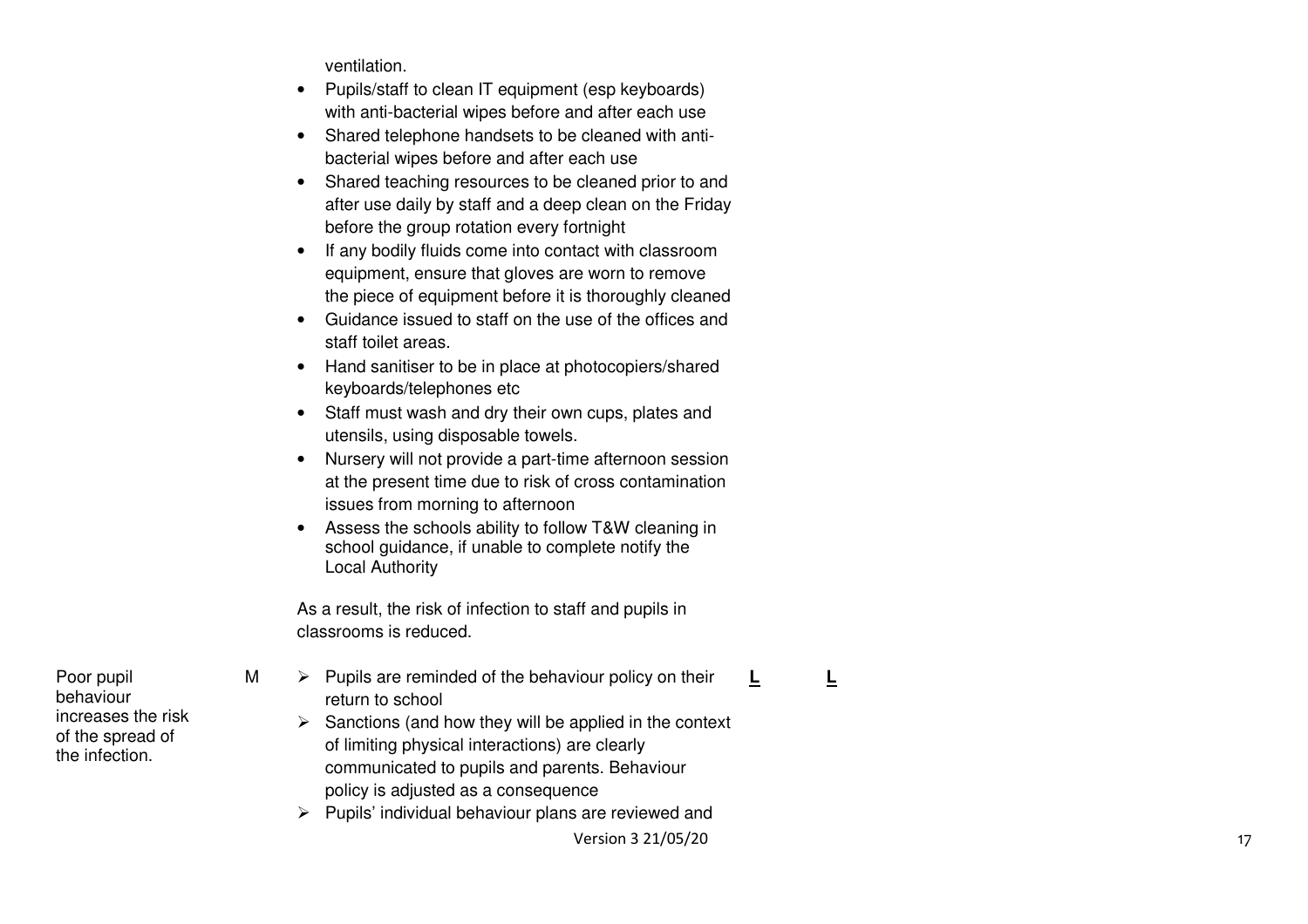specific control measures identified and shared with pupils and staff where necessary.

 $\triangleright$  Follow T&W PPE quidance

As a result, pupils and staff understand the behaviour policy/individual plans in context.

- H Specific arrangements for pupil transport have been risk assessed and agreed with local providers
	- Leaders and staff should review individual pupils'handling plans, including the use of PPE (see PPE guidance)
	- Additional advice should be sought from external agencies where appropriate in relation to moving and handling (physiotherapy, occupational therapy)
	- Review individual communication plans where close proximity is expected e.g. on-body signing
	- Plans should be understood, shared and followed consistently by all staff working with those pupils
	- Prepare additional social stories videos to support pupils /families with autism / learning difficulties (highlighting changes to classrooms/arrangements/use of PPE, for example) and share with parents and pupils prior to pupils returning to school.
	- Follow T&W PPE guidance

As a result, pupils with complex needs are well supported.

- M Appropriate planning is in place to support the mental  $L$ health of pupils returning to school
- **L L**

**L L**

• Agree what returning support is available to pupils with SEND in conjunction with families and other agencies.

 are not adequately prepared for a return to school or safely supported.

Pupils with complex needs

Vulnerable pupils and pupils with SEND do not receive appropriate support.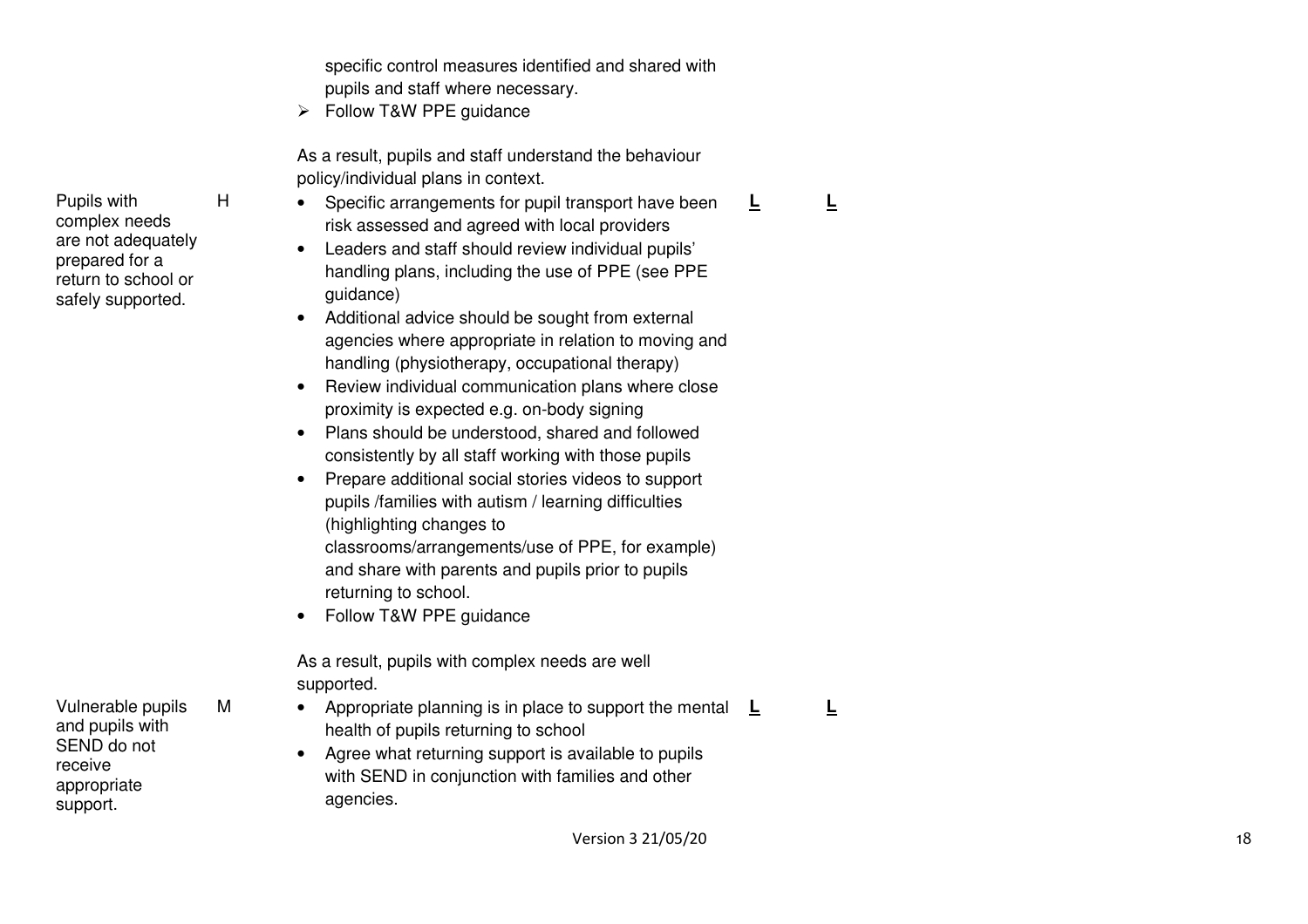| Increased number<br>H<br>of safeguarding<br>concerns reported<br>after lockdown. |   | As a result, pupils with SEND and those concerned about<br>returning to school are well supported.<br>Agree safeguarding provision to be put in place to<br>support returning pupils: Referral forms in each 'nest'<br>area, Staff inform DSL (3 within the building)<br>Ensure that key staff (DSL and deputies) have<br>capacity to deal with any arising concerns, school<br>portable phone (mainline) and a mobile phone in<br>each area for internal and external communication<br>Follow up any referrals made by staff swiftly, while<br>maintaining physical distancing. | Ē | ╚ |
|----------------------------------------------------------------------------------|---|----------------------------------------------------------------------------------------------------------------------------------------------------------------------------------------------------------------------------------------------------------------------------------------------------------------------------------------------------------------------------------------------------------------------------------------------------------------------------------------------------------------------------------------------------------------------------------|---|---|
| Emergency<br>evacuation due to<br>fire etc.                                      | H | As a result, safeguarding remains of the highest priority<br>and practice.<br>Lockdown, fire and emergency evacuation<br>procedures to be reviewed so that physical distancing<br>can be maintained<br>Practice fire drill completed in first week<br>٠<br>Leaders to communicate procedures to all staff<br>٠<br>Staff to communicate emergency evacuation<br>procedures to children at the beginning of each day.                                                                                                                                                              | ╘ | ╚ |
| Cleaning is not<br>sufficiently<br>comprehensive.                                | Н | As a result, physical distancing between nest groups is<br>maintained in the event of an emergency evacuation.<br>Ensure that all cleaning and associated health and<br>safety compliance checks have been undertaken<br>prior to opening<br>A nominated member of staff monitors the standards<br>of cleaning in school and identifies any additional<br>cleaning measures - Head and deputy head teachers<br>If required, additional cleaning staff given additional                                                                                                           | ╘ | ╚ |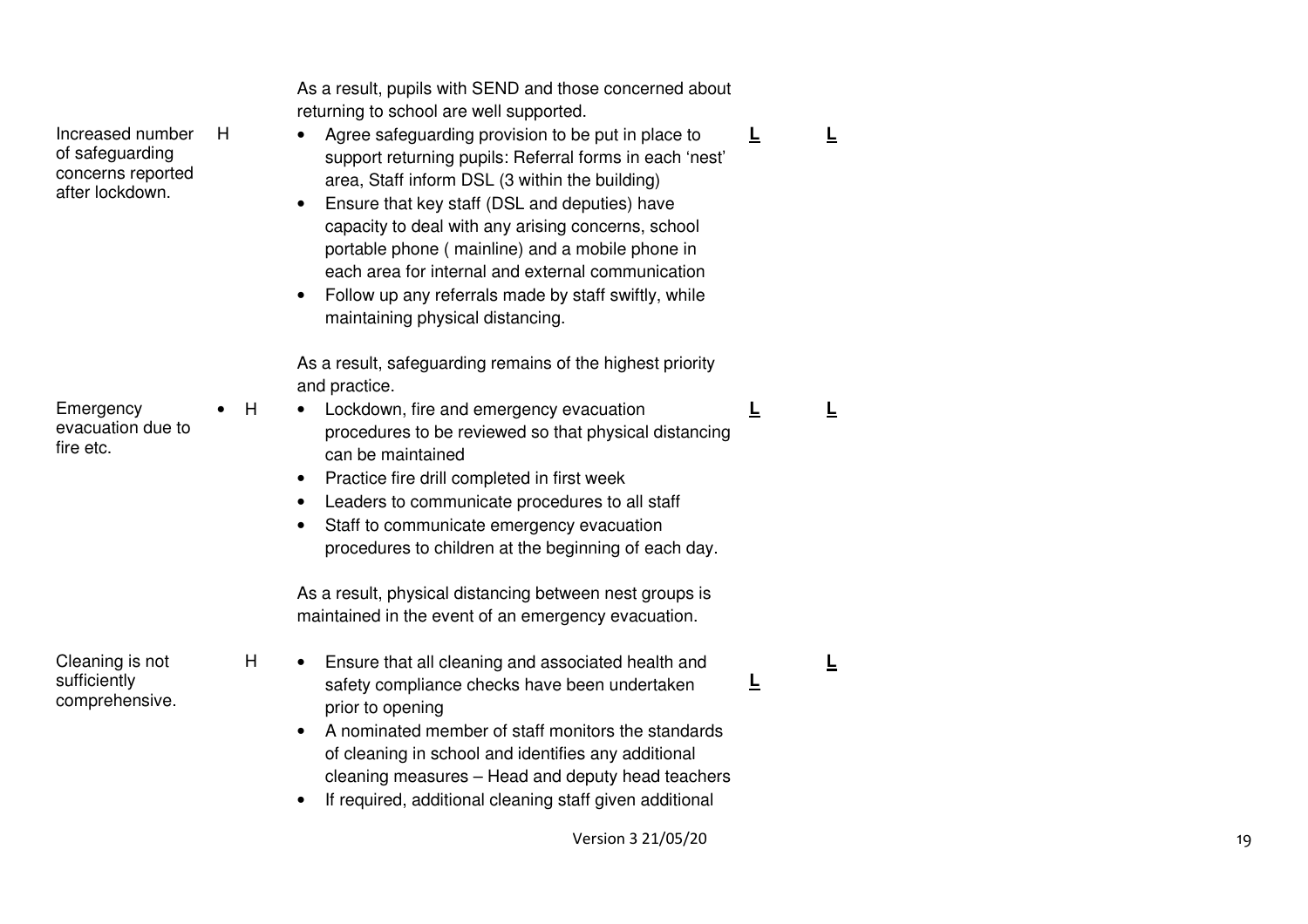hours to increase the regularity of cleaning

- Whilst pupils are at break time/lunchtime, a staff member in each nest, identified amongst each team to clean tables/door handles with a disinfectant spray. Gloves to be worn during this and hands washed afterwards
- Disposable gloves/wipes/sprays are next to photocopiers/printers etc
- Cleaners to act upon guidance normally linked to 'deep cleans' as part of their daily procedures (i.e. a focus on door handles, toilets, changing room, toys in the Early Years).
- Assess the schools ability to follow T&W cleaning in school quidance, if unable to complete notify the Local Authority

As a result, high standards of cleanliness are maintained in school.

- H All contractors to be checked to ensure that they are essential visitors prior to entry to the school
	- Agree arrival and departure times with contractors to ensure that there is no contact with staff or pupils
	- All contractors/visitors to wash hands either prior to or on entry to the school site
	- Contractors and visitors are directed to handwashing facilities in each nest
	- All areas in which contractors work are cleaned in line with government guidance
	- Contractors to bring own food, drink and utensils onto site.
	- Staff who receive deliveries to the school to washhands in line with government guidance after handling

**L L**

Contractors, deliveries and visitors increase the risk of infection.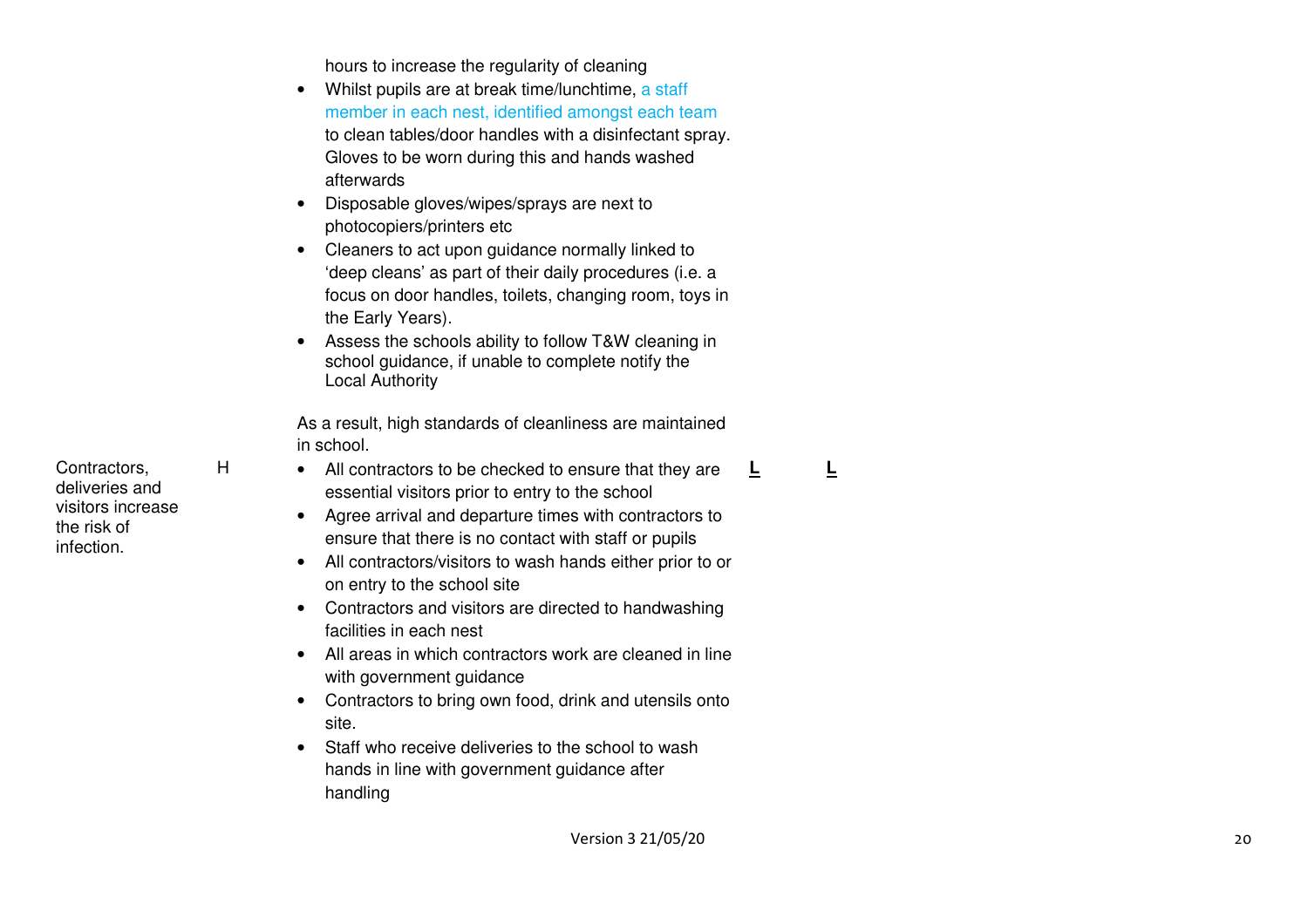|   | Where possible, staff to identify safe/designated<br>place for delivery without need for contact with staff.<br>Drivers are not permitted to enter the school<br>premises when making deliveries<br>If drivers have to enter school site, ensure that they<br>are asked to maintain social distancing and use hand<br>sanitiser before entering the building<br>Surfaces to be cleaned after any deliveries have<br>been made. |
|---|--------------------------------------------------------------------------------------------------------------------------------------------------------------------------------------------------------------------------------------------------------------------------------------------------------------------------------------------------------------------------------------------------------------------------------|
|   | As a result, any external visitors/contactors are kept safe<br>and the risk to other members of the school is minimised.                                                                                                                                                                                                                                                                                                       |
| H | All visitors to be checked to ensure that they are<br>essential visitors prior to entry to the school                                                                                                                                                                                                                                                                                                                          |
|   | Pre questionnaire completed by professional visitor,<br>$\bullet$<br>covid symptoms, hand washing, physical distancing,<br>entrance to use, point of contact                                                                                                                                                                                                                                                                   |
|   | Agree arrival and departure times with professional<br>$\bullet$<br>visitor to ensure that there is no contact with staff or<br>pupils                                                                                                                                                                                                                                                                                         |
|   | All professional visitors to wash hands on entry to the<br>school site                                                                                                                                                                                                                                                                                                                                                         |
|   | Professional visitors are directed to specific<br>handwashing facilities in each 'nest'                                                                                                                                                                                                                                                                                                                                        |
|   | All areas in which Professional visitor work are<br>cleaned in line with government guidance                                                                                                                                                                                                                                                                                                                                   |
|   | Professional visitors to bring own food, drink and<br>$\bullet$<br>utensils onto site.                                                                                                                                                                                                                                                                                                                                         |
|   | Professional visitors to be responsible for cleaning<br>٠<br>their own equipment and personal belongings                                                                                                                                                                                                                                                                                                                       |
|   | As a result, any professional visitors are kept safe and<br>the risk to other members of the school is minimised.                                                                                                                                                                                                                                                                                                              |

 $\mathbf{L}$ 

**L L**

#### Professional Visitors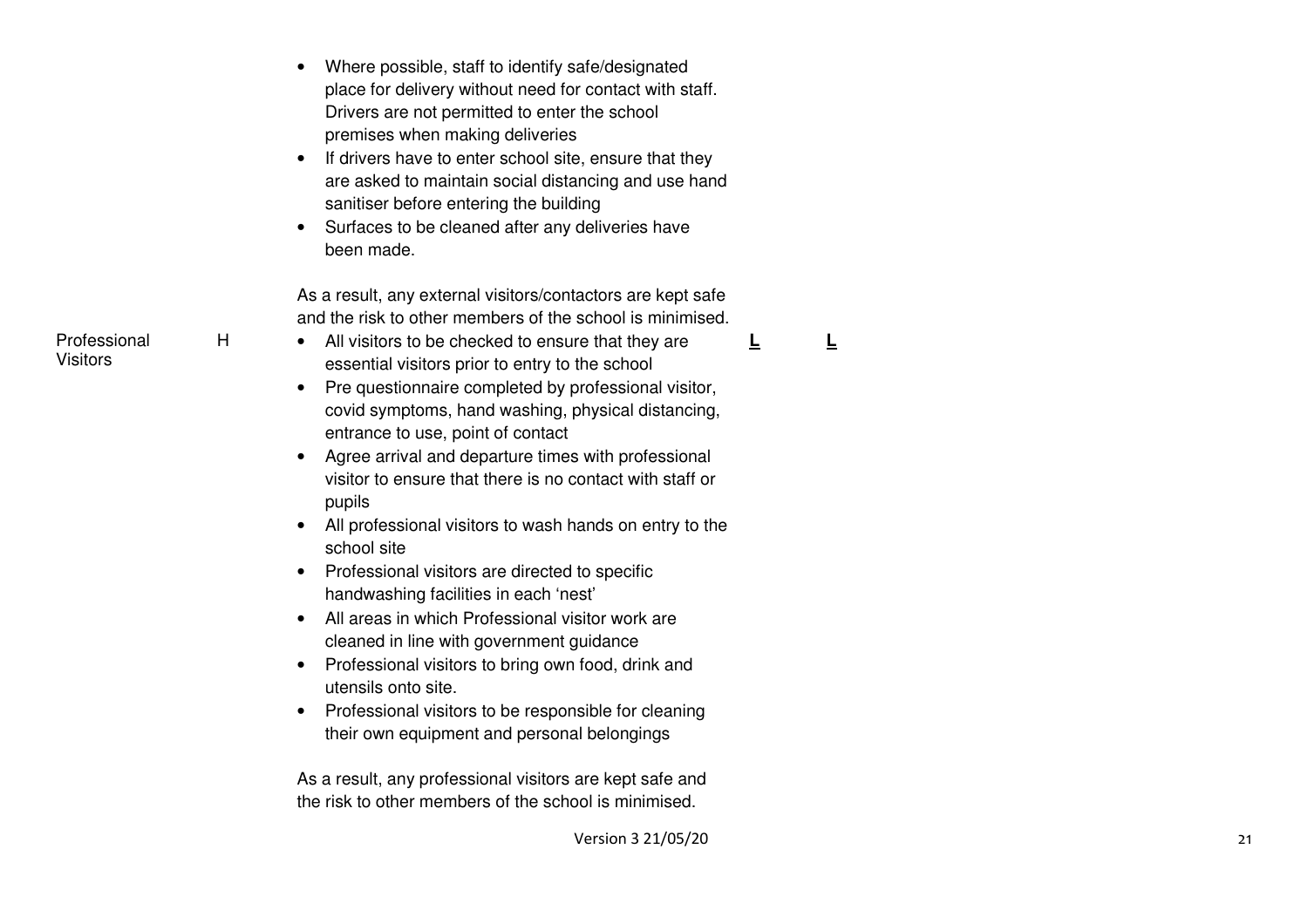# **School-specific arrangements relating to risk assessment that may need additional detail:**

**Capacity and organisation of teaching spaces** 

- **3 discrete 'nest' learning spaces for a defined group of children and educators with separate entrances, toileting and handwashing facilities,**
- •**Robins nest : staff; DSL Helen Torr, Key workers Helen Torr, Mo Bowers, Rachel Hunter, support staff Helen Lawrence**
- •**Sparrows nest: DSL Victoria Waring, Key workers Victoria Waring, Deb Shalden, support staff Susie Thomas**
- •**Pigeons nest: DSL Louise Lowings, Key workers Sue Burton, Louise Lowings, Support staff Julie Jordan,**
- •**Admin staff part of the nest in the central piazza space; Paula England and Sara Lyon**
- •**Fridge in each space to store staff and children's lunchboxes safely**
- •**Drink making facilities within each nest**

**Arrival to and departure from school** 

- **3 separate entrances will enable families to be physically distanced as they wait for their turn**
- **Families allocated a specific time**
- **Discussion between staff and parents / carers limited at thee gate but follow up opportunities for communication with virtual meetings, communication via social media , email etc**
- **Signage and sprayed floor markings at each entrance to the school.**
- **Parents / carers and staff wear face masks or guards.**

**Movement around the school** 

- **Free movement for children and staff with their 'nests'**
- **No crossing between 'nests' for children, movement restricted for staff, including handwashing before and after accessing another area such as the office, staff planning will minimise spontaneous access to office and storage spaces.**
- **Staff communicate between groups and out of groups using the main school movable handset and the two school emergency mobile phones**
- **The group will stay in its nest space for half a term. This will enable the spaces to be untouched for a minimum of 72 hours and this alongside a thorough clean of the spaces, resources and equipment will provide safe transition between each area.**

**Curriculum considerations** 

 • **The adherence to the isolation between (bubbles) nests will be strictly adhered to enable the children within those nests to have free access to the broad and varied play and learning experiences essential for their development, therefore we will not be removing soft furnishings, water and sand play, paint, clay etc. Children will use hand sanitiser regularly and before and after these sensorial experiences.**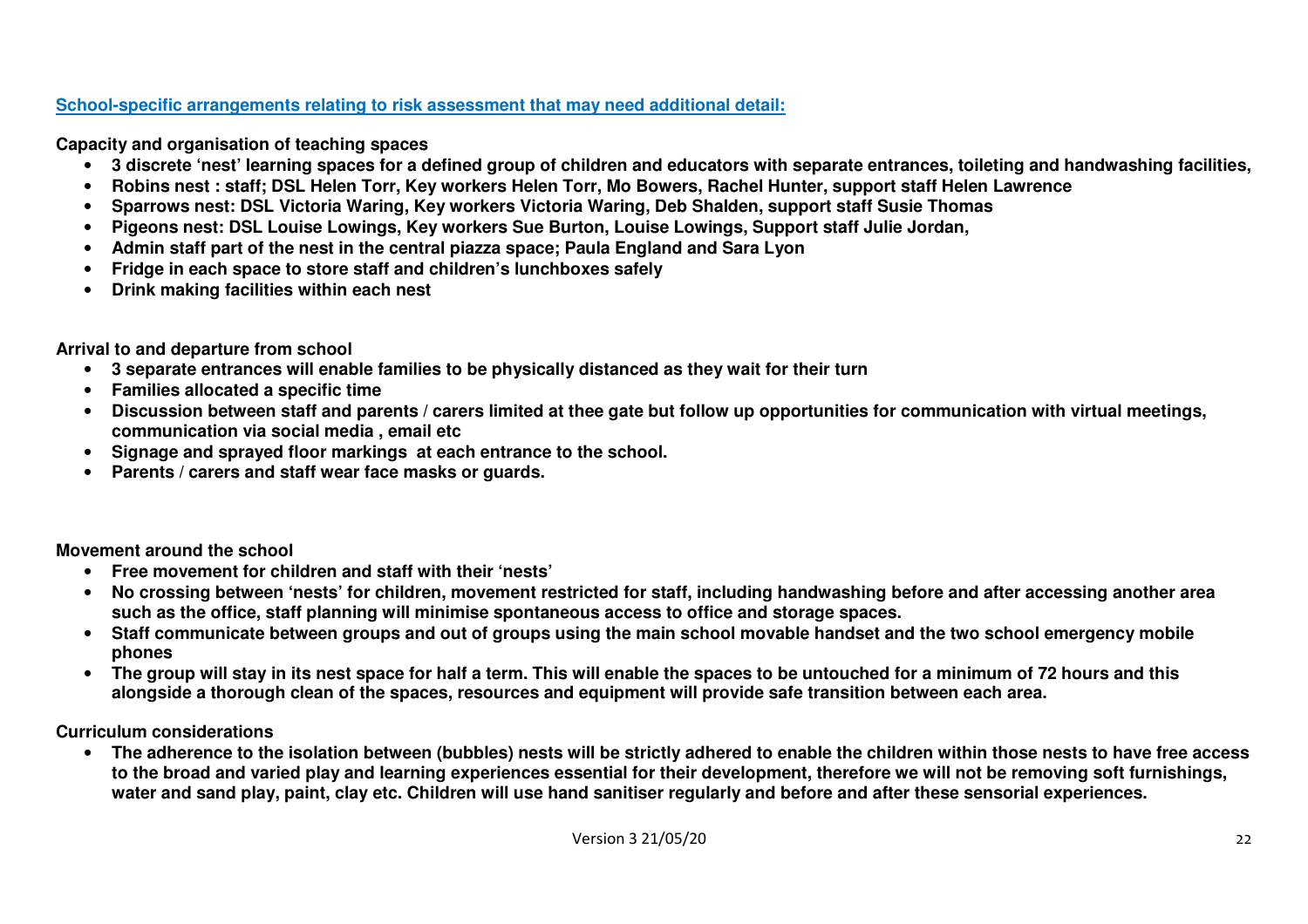• **Children will work outside every day, each (bubble) nest has its own discreet outdoor space partitioned from each other. Outdoor equipment will be used within one nest, and movement of equipment will be planned to ensure that it is thoroughly cleaned and sanitised. It is important for the children to have free access to the outdoor environment and the resources in it to support their well-being, social, emotional, physical and cognitive development.** 

**Timetable arrangements** 

- **Timetable to be negotiated at online staff reflection and planning meetings each week for different 'nest' teams**
- •**Staff work from home for most admin requirements to ensure that staff have left the building before the school cleaner arrives**
- **School caretaker works part-time, thorough hand washing on entry and exiting each nest. Job arranged to minimise movement between nests, for example only undertake jobs in the outside areas if moving between bubbles. Indoor jobs rota to ensure he works inside in only one nest on one visit to school.**
- **Staff take breaks and within their discrete space.**

# **Cleaning**

**Educations staff** 

- **Staff wipe and clean tables and chairs each day, during the session between different activities and at the end of the day.**
- •**Staff clean toilet areas and empty bins midday**
- **Staff wipe down touch points at the entrance to each 'nest'**
- **Staff clean resources regularly during the week and at the end of the 2 week use of a nest space before the transition at the start of the next week.**

## **Admin staff**

- **Wipe desks, computer keyboards, photocopier, telephones, other office equipment after use and regularly during the day**
- **Ensure surfaces and resources have been cleaned if used by other members of staff**

## **Cleaner**

- **Cleaner cleans touch points, flooring, sink areas, toilet areas Different cleaning cloths and PPE used by cleaner in each nest space.**
- **Deep cleaning protocol in event of an incident of suspected coronavirus in a nest**

## **Toilets / meals and other care practices**

- **Paper hand towels used / no hand dryers**
- **Children supervised to ensure thorough hand washing in line with NHS guidelines**
- **Cleaned midday by staff, end of the day by cleaner, PPE to be used including a visor**
- •**Staff wipe down toilet and sink before and after they use the area, disposable gloves used, hands washed before and afterwards**
- •**Children bring packed lunches to school in labelled containers these are stored in insulated lunch bags or in the fridge.**
- **Tables and chairs are wiped with veridical spray before and after meals and snacks. Outdoor eating will happen if the weather is appropriate.**
- **Children wash / hand sanitise before and after snacks and lunch.**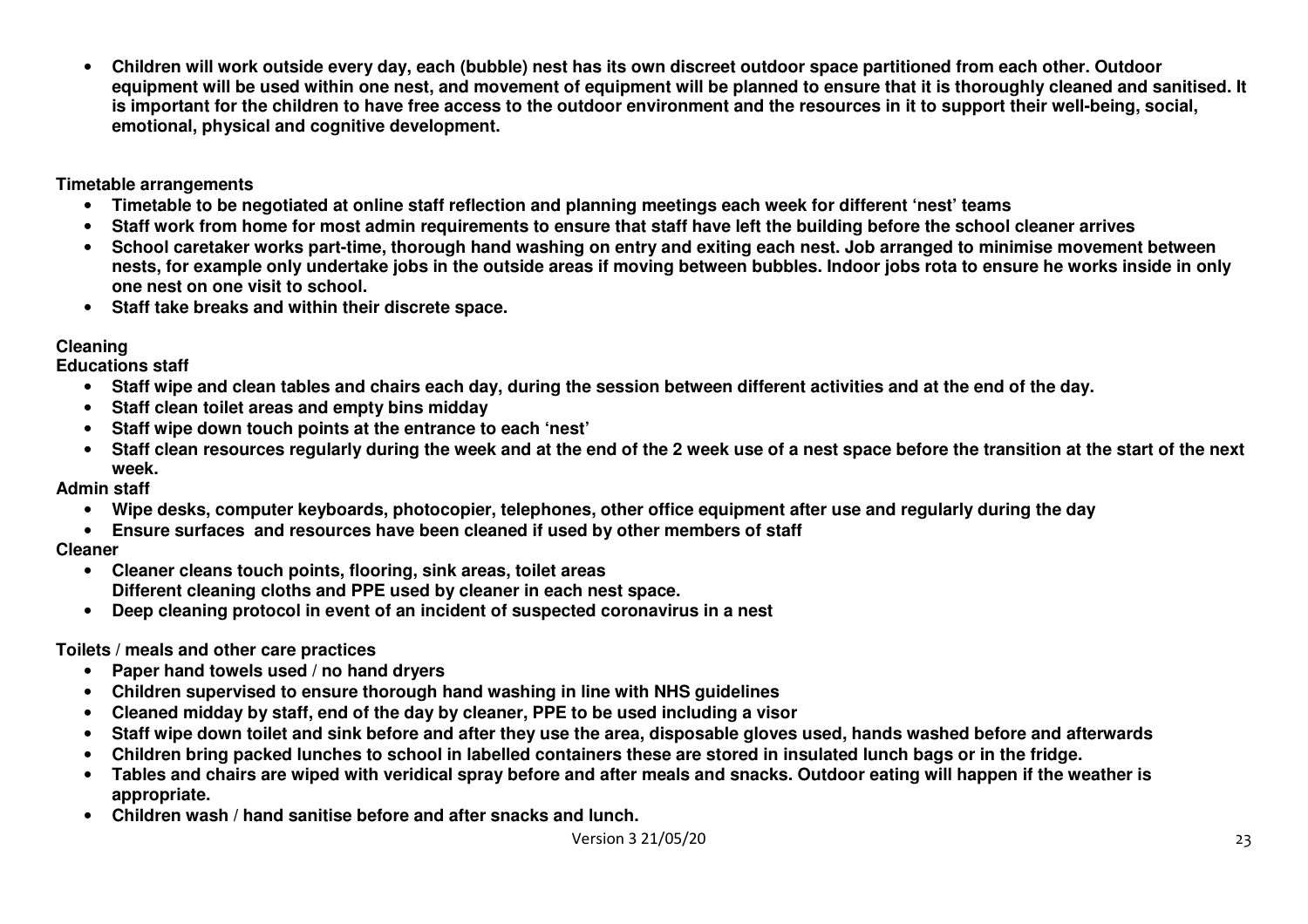**Staffroom and offices** 

- **Education staff plan ahead if they need resources or work done by and with the admin team.**
- •**Administrators use desks as far apart as possible**
- •**Admin staff wipe desks, computer keyboards, telephones, photocopier, other office equipment after use and regularly during the day**
- •**Ensure surfaces and resources have been cleaned if used by other members of staff**
- •**If other staff must enter the office spaces they must wash their hands before and after**

Useful links:

- Safeguarding: https://www.gov.uk/government/publications/covid-19-safeguarding-in-schools-colleges-and-other-providers/coronavirus-covid-19safeguarding-in-schools-colleges-and-other-providers
- Remote learning: https://www.gov.uk/guidance/safeguarding-and-remote-education-during-coronavirus-covid-19
- Attendance: https://www.gov.uk/government/publications/coronavirus-covid-19-attendance-recording-for-educational-settings
- Premises: https://www.gov.uk/government/publications/managing-school-premises-during-the-coronavirus-outbreak/managing-school-premiseswhich-are-partially-open-during-the-coronavirus-outbreak
- Prevention and control- https://www.gov.uk/government/publications/guidance-to-educational-settings-about-covid-19/guidance-to-educationalsettings-about-covid-19
- Advice: https://www.gov.uk/government/collections/coronavirus-covid-19-list-of-guidance
- Vulnerable: https://www.gov.uk/government/publications/coronavirus-covid-19-guidance-on-vulnerable-children-and-young-people/coronavirus-covid-19-guidance-on-vulnerable-children-and-young-people
- Extremely vulnerable: https://www.gov.uk/government/publications/guidance-on-shielding-and-protecting-extremely-vulnerable-persons-from-covid-19
- SEND https://www.gov.uk/government/publications/coronavirus-covid-19-send-risk-assessment-guidance/coronavirus-covid-19-send-riskassessment-guidance
- Home learning support: https://www.gov.uk/government/publications/coronavirus-covid-19-online-education-resources
- Remote support: https://www.gov.uk/guidance/get-help-with-technology-for-remote-education-during-coronavirus-covid-19
- Accountability measures: https://www.gov.uk/government/publications/coronavirus-covid-19-school-and-college-performance-measures/coronaviruscovid-19-school-and-college-accountability
- Pupils' mental health support/pastoral care at home: https://www.gov.uk/government/publications/covid-19-guidance-on-supporting-children-andyoung-peoples-mental-health-and-wellbeing/guidance-for-parents-and-carers-on-supporting-children-and-young-peoples-mental-health-and-wellbeingduring-the-coronavirus-covid-19-outbreak#helping-children-and-young-people-cope-with-stressParents: https://www.gov.uk/guidance/supporting-yourchildrens-education-during-coronavirus-covid-19
- **•** Parents with pupils with SEND: https://www.gov.uk/guidance/help-children-with-send-continue-their-education-during-coronavirus-covid-19 •
- Supporting parents: https://www.gov.uk/government/publications/covid-19-school-closures/guidance-for-schools-about-temporarily-closing#workingwith-parents